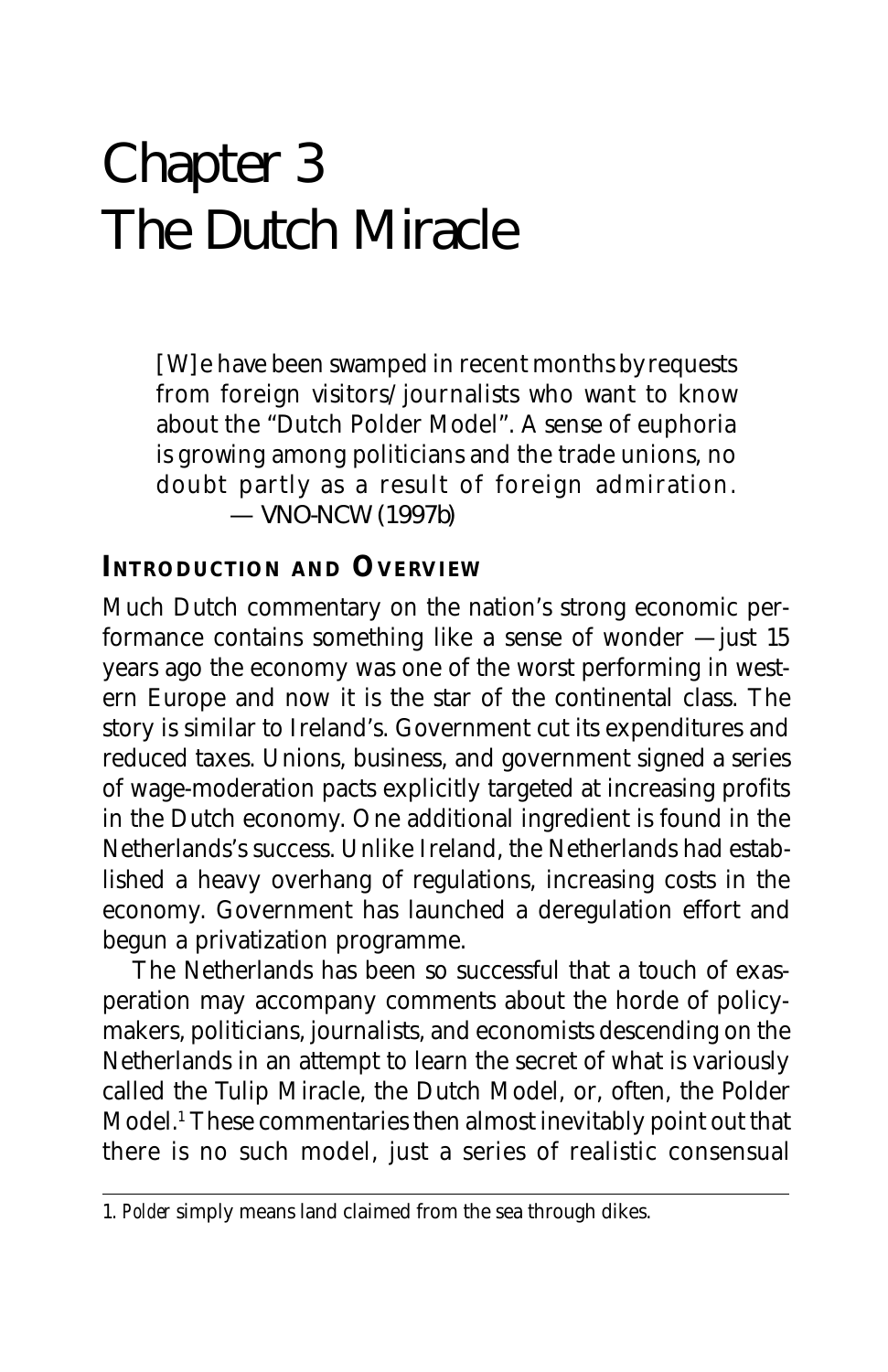decisions sparked by the disastrous shape of the Dutch economy in the early 1980s and a repeat performance of economic troubles in the early 1990s.

This is correct. While the Netherlands's recent economic growth and, most particularly, employment generation have resulted from a significant ongoing policy shift, on a deeper level the Dutch success is not a model in itself. It is rather a set of policy alternatives within the larger corporatist model or structure. And the Dutch experience shows the strengths and weaknesses of this model. The evolution of the Dutch economy highlights what may be the time-limited nature of successful growth policies in a corporatist setting.

The Dutch have been through what might be thought of as the corporatist cycle. In the immediate aftermath of World War II, a society-wide consensus — one involving labour, business, and government — held down costs, particularly wage costs, throughout the economy. Dutch economic growth was strong and unemployment vanishingly low in the post-war period. Although this consensus began to unravel in the 1960s, Dutch economic growth remained strong into the 1970s, in part boosted by a large naturalgas find that topped up both the economy and government coffers.

But, as we shall see, this natural-resource wealth turned out to be a curse in disguise. "On the one hand, this discovery reduced [the Netherlands's] energy import dependency. On the other hand, it contributed to the unsustainable expansion of the welfare state, which set the stage for a serious crisis at the end of the seventies and early eighties" (CPB 1997, 14). It is worth noting that the CPB — the Central Planning Bureau — is a joint labour/business/government body, and this statement reflects a broad consensus in the Netherlands.

These developments laid the groundwork for the disaster about to befall the Dutch economy in the 1970s. As the Dutch consensus on wages restraint fell apart, wages soared through the 1970s and into the 1980s. As wage costs got out of hand, unemployment which had not been a serious problem to this point in the post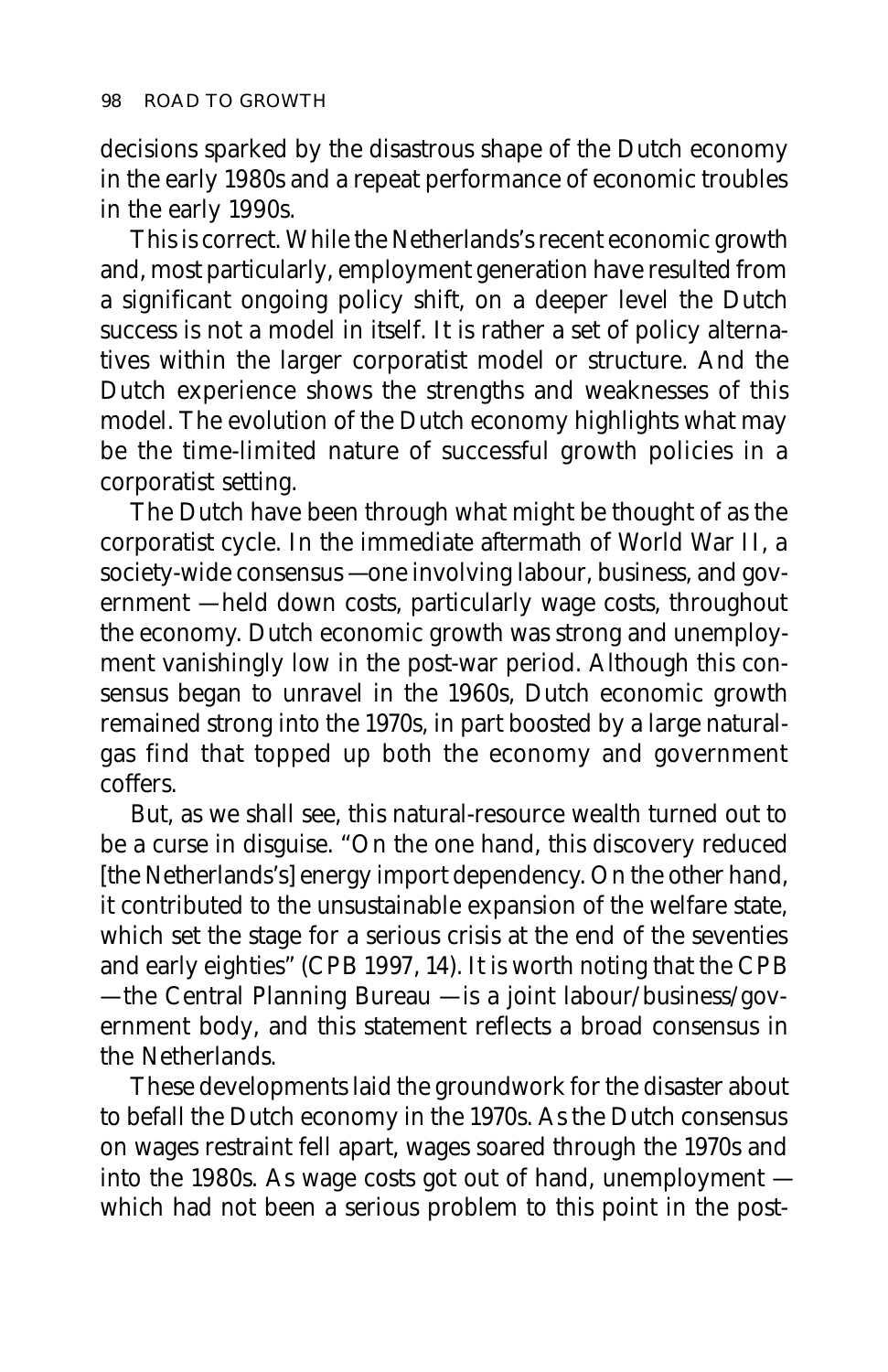war period — skyrocketed to over 17 per cent in 1984. Between 1981 and 1983, nearly 300,000 jobs were lost. In 1984, 10,000 people were added to the unemployment rolls each month, until the number reached 800,000. Economic growth hovered close to zero through much of the 1980s.

Government played a perverse role in these unfolding events. Encouraged in part by the flow of natural-gas revenues, government expenditures grew spectacularly through the 1970s and early 1980s, from 40 per cent of GDP in 1973 to 58 per cent in 1983. This crowded out private-sector activity. Generous government social-assistance programmes provided the foundation for the escalation in wages. People could choose not to work and accept social assistance if wages did not meet their expectations. This pushed up the reservation wage — that is the wage workers require before they will accept a job. And, despite natural-gas revenues, the government's fiscal position rapidly deteriorated.

As in Ireland, nothing concentrates the mind better than economic disaster. In 1982, the Netherlands took the first step down the road to controlling costs and economic recovery. Much to everyone's surprise, labour and business signed an agreement designed to restrain wages. Market forces had already begun to put downward pressure on wages. Wage growth continued to cool until the late 1980s. Through the same period, government began to rein in expenditures. With the exception of a blip upward in 1987, government expenditures as a percentage of GDP glided downward until about 1990, and then began to creep upwards again.

In the late 1980s and early 1990s, the corporatist consensus was once again unravelling. Not only was government expenditure on the rise, but danger signs began to warn about problems with labour costs. Dutch unit labour costs moved up from 1985 to 1992 almost as sharply as they had from the early 1970s to 1980. Job growth came to a halt in the early 1990s, and the unemployment rate once again began to grow. Dutch per capita GDP started to dip relative to U.S. and OECD per capita GDP. The early 1990s began to look like the early 1980s, with rising costs suppressing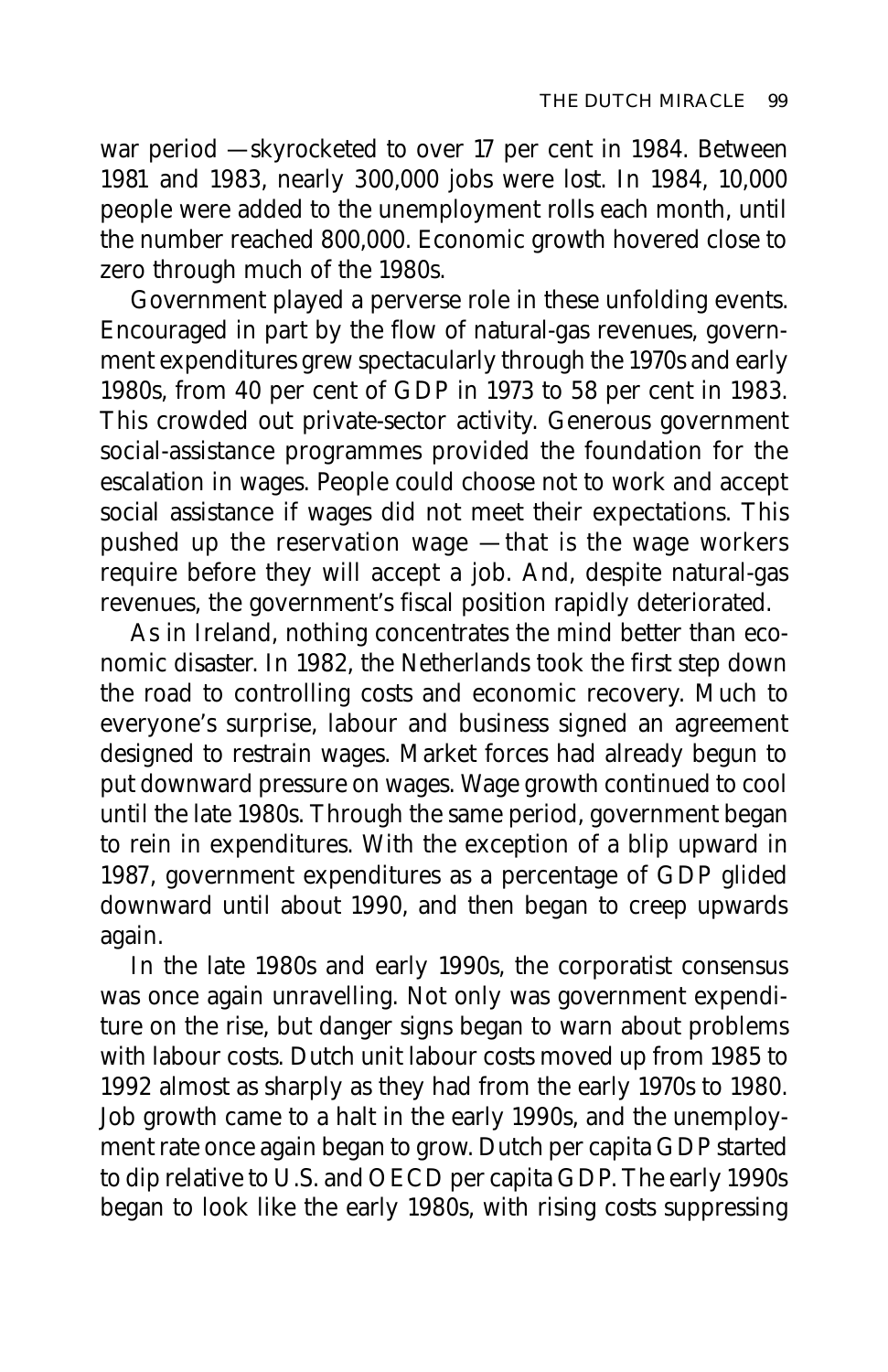economic growth and job creation.

But the lessons of the 1980s were still fresh. A new labour compact negotiated in 1993 and implemented in 1994 stabilized Dutch unit labour costs. In fact, unit labour costs sharply declined in 1993 and 1994. Employment growth, which had fallen to zero in 1993, recovered. Dutch per capita GDP began to grow strongly again. A new left–right (purple) coalition, led by a former labour leader, began a serious attack on government spending, pushing it down toward 50 per cent of GDP.

Dutch monetary policy through most of the period after World War II tended to be passive. In times of inflation, monetary growth typically accommodated increased government expenditures and rising wage demands. Nor did the authorities typically attempt to spur economic activity through monetary expansion. Through the Netherlands's weakest economic period in the 1970s and early 1980s, already high levels of inflation ruled out this course of action.

#### *The Corporatist Cycle*

The Dutch have been through the corporatist cycle several times — consensus on controlling costs, particularly wage moderation, in the immediate post-war period, leading to strong economic growth; bickering in the 1960s, followed by out-of-control costs and economic decline in the 1970s; a weak social agreement on wage moderation in the early 1980s, which led to increased economic growth in much of the 1980s; a near breakdown of the social consensus on wages in the early 1990s, threatening the Dutch economic revival; and, more recently, a much stronger agreement on wage moderation and tax reduction. This led to period often termed the "Dutch miracle", characterized by strong economic growth and job creation. "Like the economy, the Dutch consultation process has gone through various upward and downward trends throughout its development" (van Empel 1997, 13).

Another factor separates the Irish corporatist experiment from the Dutch. Ireland took extremely strong measures across the board in restraining taxes and wages in 1987. Ireland's economic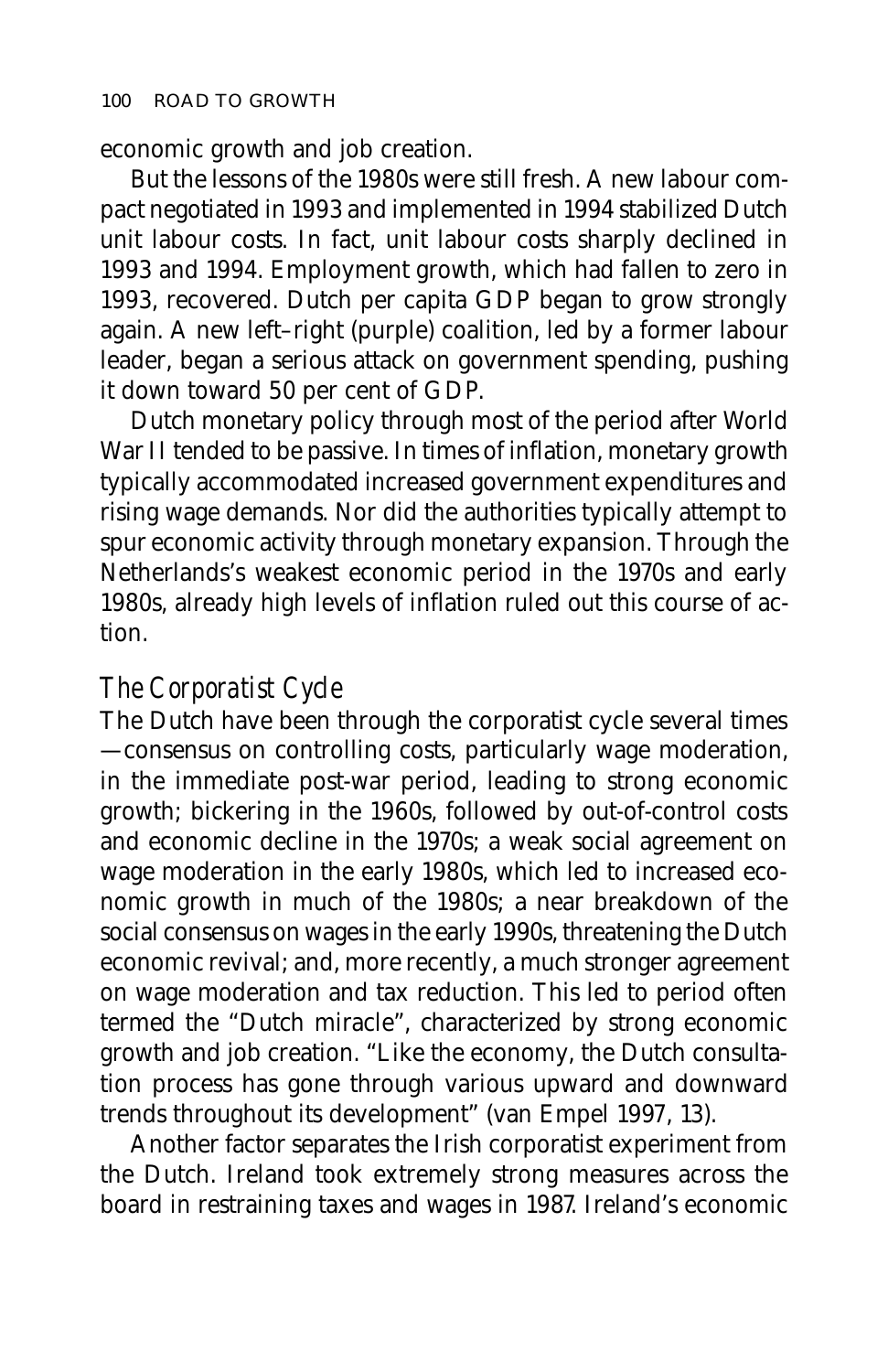take-off was also extremely powerful. The first round of the Dutch cure in 1982 was much less radical for both wages and government taxes/expenditure. As a result, the cure was considerably less robust. The Dutch took a much more vigorous course of treatment in 1993-94, with a stronger commitment to hold down wage costs, reduce government expenditures, reform and privatize social programs, and vitalize market forces. The result was also more vigorous. It led to the strong economic growth and job creation known today as the "Dutch miracle".

Another difference is that the Irish seem to believe their work is almost done, save for some revamping of the tax code and income-support system to make work more rewarding and social assistance less appealing. The Dutch still have an ambitious agenda of market reforms and government-expenditure cuts before them.

The reason is partly because the Dutch reforms on the government side remain less deep than Irish reforms. Dutch government expenditures are higher as a percentage of GDP than Irish expenditures. However, Dutch expenditures continue to decline relative to GDP, while Irish expenditures are now rising. And the Dutch have a heavy regulatory build-up to tackle, while the Irish economy has never been overly regulated. The questions for the future in the Netherlands are: Will these corporatist reform plans wither with the good times when reform simply seems unnecessary? Will the corporatist cycle continue to turn?

# **BIRTH OF THE CORPORATIST MODEL**

Consensual decision-making has long been part of the Dutch character, going back several centuries to the development of the Dutch merchant society. The foundation for the current corporatist state was laid in the 1920s, if not earlier. Nearly 40 per cent of all employees were members of a trade union by 1920. Unions became increasingly involved in decision-making — including wage negotiations — at the national and sectoral levels. However, unions had less influence at the level of the firm, due to employer opposition.

At the national level, the *Hooge Raad van Arbeid* (Supreme Labour Council) was established in the 1920s as a consultative coun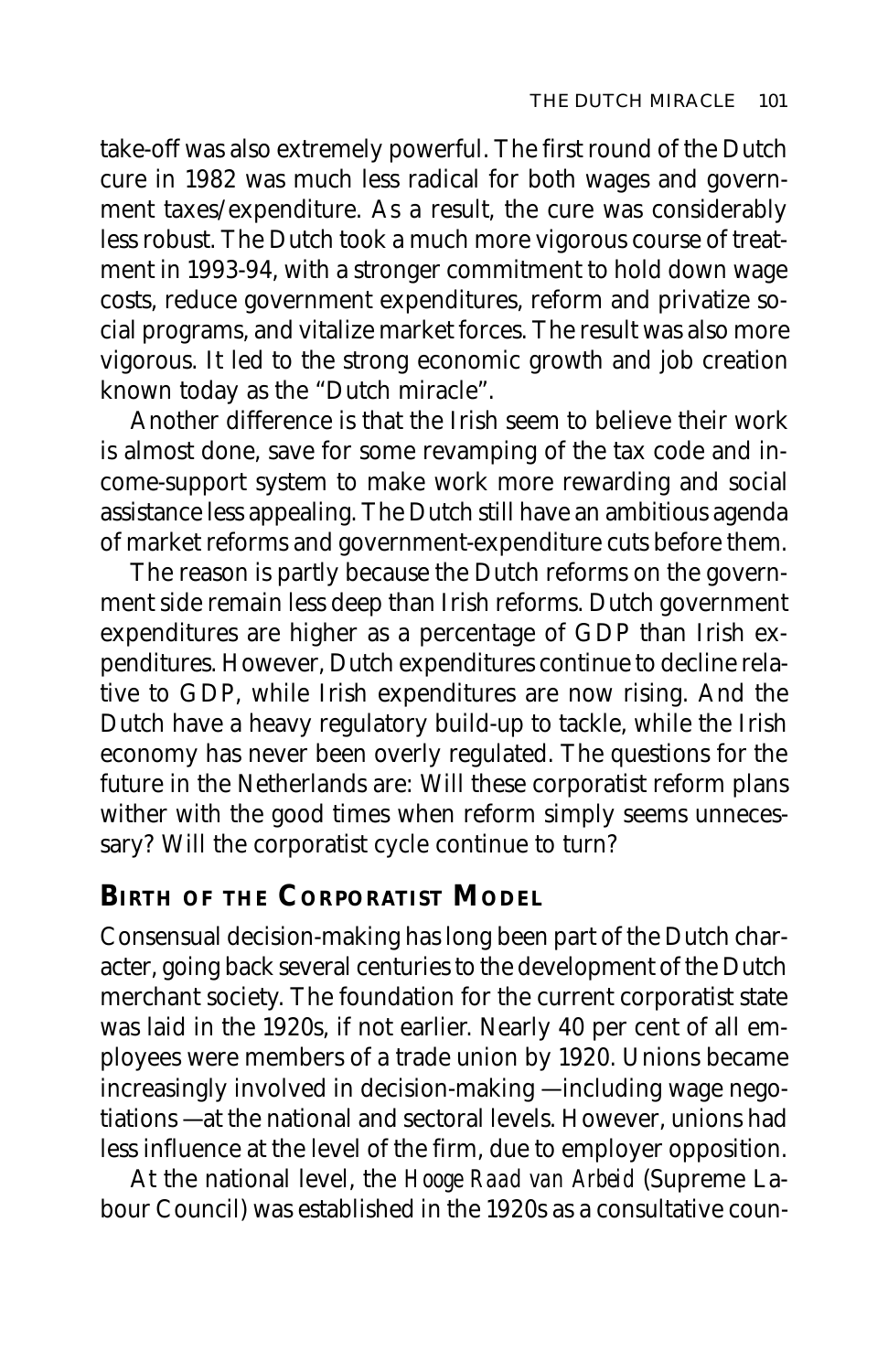cil involving labour, employers, and government. In 1927, the collective-agreement act was passed, giving stronger legal status to collective agreements. In 1937, a new act allowed government to extend collective agreements in one sector to all employees of that sector, regardless of whether workers or their companies had participated in the negotiations. These developments formed the basis for the post-war experience.

The construction of the Dutch corporatist state was completed in the early post-war period. The Netherlands had been slow to industrialize in the pre-war period, and much of its industrial base and infrastructure had been destroyed in the war. Dutch policymakers, faced with a small home market, decided on a course of rapid industrialization and export growth. The engine for this growth would be a low-cost economy. "It was therefore necessary to restrain wages and produce more cheaply than in neighbouring countries. In the first decade after the war there was a near complete consensus about this strategy ..." (Visser & Hemerijck 1997, 92).

In May 1945, employers and employees established the Labour Foundation  $(STAR)^2$  as a consultative forum for the two groups. It was meant to aid in sharing of information and ideas, and to help create a bond between employers and employees. It remains a key anchor of the corporatist state. The Labour Foundation, in partnership with the government, negotiated wage guidelines, which were formally issued by the Board of Government Mediators (CvR).

In 1950, the Labour Foundation was supplemented by the formation of the Social and Economic Council (SER), which included employers, employees, and economic experts appointed by the government. These structures effectively and almost without opposition set wages and maintained wage moderation from 1945 until the 1960s, a period of strong growth and effectively zero unemployment. The strength of these arrangements can be seen

<sup>2.</sup> Acronyms are, of course, of Dutch words and will not usually match the English translation.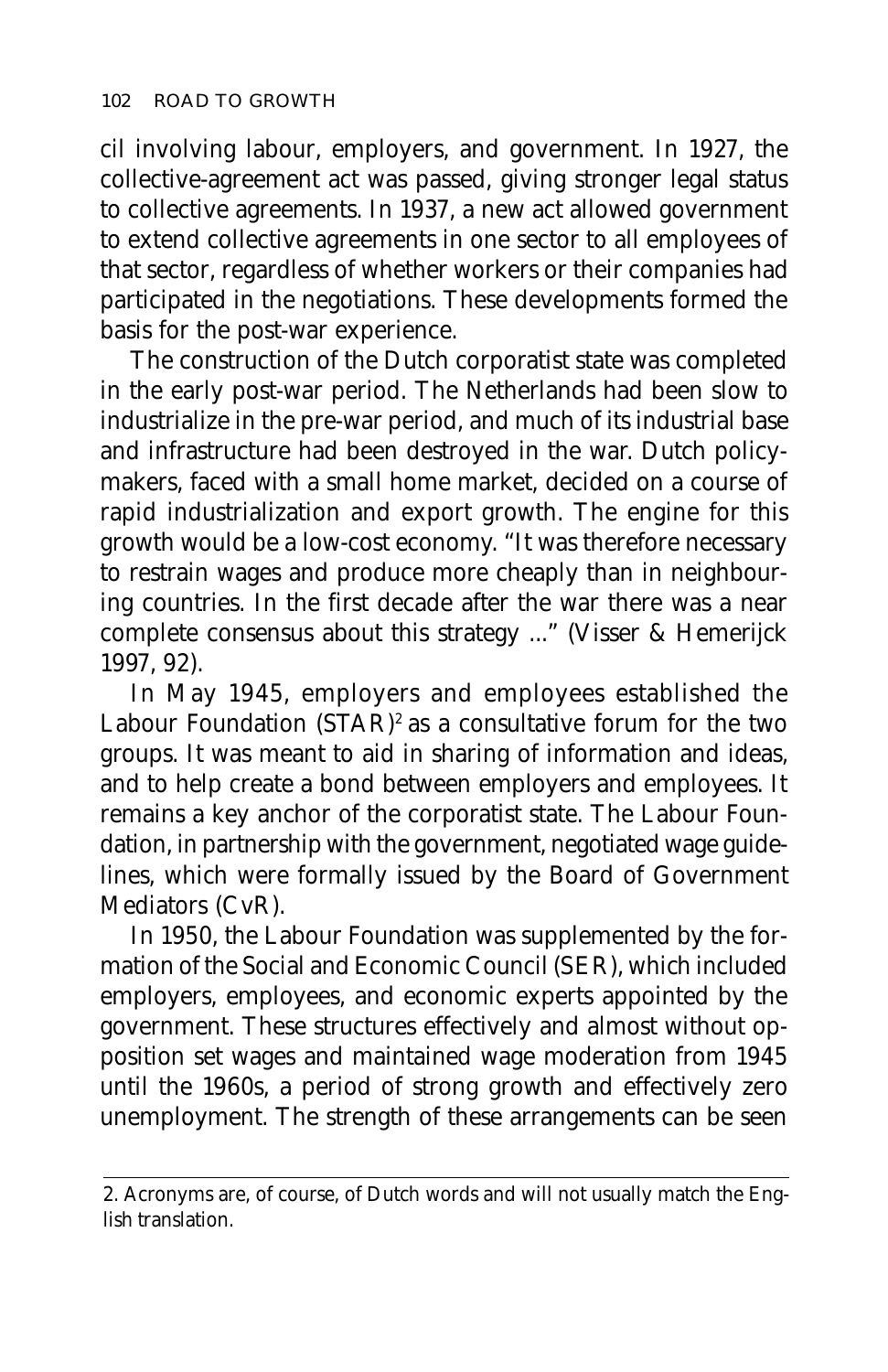

Chart 3-1 Real Hourly Compensation in Dutch Manufacturing  $(1992 = 100)$ 

in a 1951 agreement under which labour, business, and government jointly agreed that nominal wages should be pushed down by 5 per cent.

The Netherlands was a low-cost economy. This led to a remarkable burst of economic growth and job creation. That held the seeds to the unravelling of the social agreement. The economy overheated, and that, combined with low-cost wages, led to labour shortages. The labour shortage was such that employers began to use "black wages" — under-the-table payments above and beyond the wages levels established by the CvR — to attract workers. The necessity of maintaining a low-cost economy seemed to evaporate. Wages exploded. Real-wage increases averaged about 8 per cent a year (chart 3-1). Unions simply could not tell members to accept CvR guidelines when employers were willing to pay more.

Source: U.S. Bureau of Labor Statistics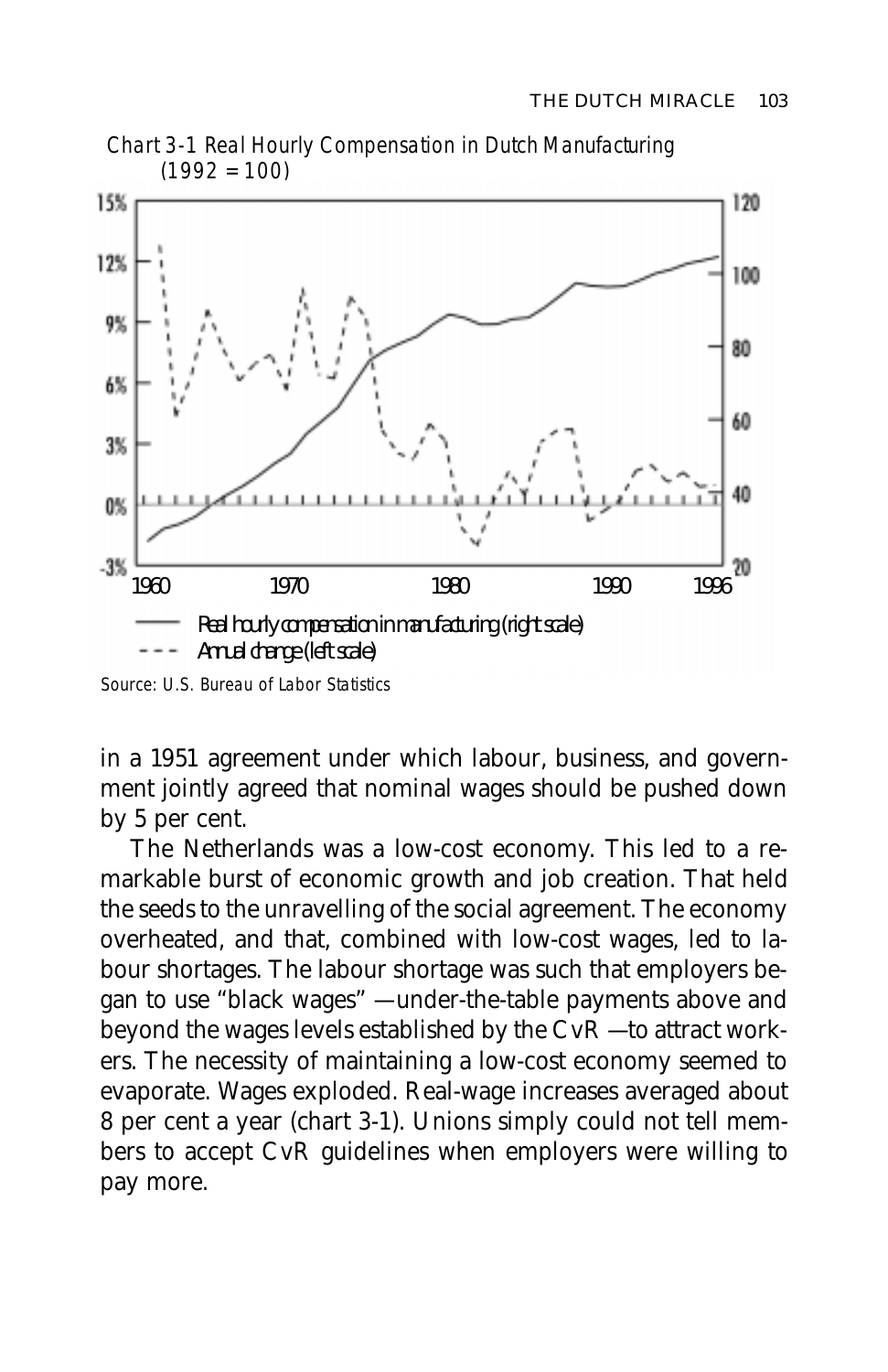#### 104 ROAD TO GROWTH

During the first long, steady economic upswing after the Second World War, the consultation model was at least as successful as it is today. Indeed, so great was this success [in holding down costs to boost economic growth] that it almost spelled the end of the consultation model. Wages were so restrained, and the competitive powers of Dutch trade and industry grew so dramatically that tension began to rise in the labour market.... The summer of 1962 saw the start of a long period of large wage hikes and labour unrest which would only come to an end in the early eighties. (van Empel 1997, 13-14)

Acrimony became common in industrial relations. The major Catholic and Protestant labour federations, later united in the FNV, temporarily withdrew from both STAR and SER in 1970, in protest against a wage act that attempted to restore wage moderation. Although industrial unrest remained lower in the Netherlands than in most European nations, the number of strikes grew, and a split emerged between moderate union leadership and a new generation of more radical leaders. Both wages and the Dutch unemployment rate crept up through the 1970s. Unemployment exploded late in the decade, peaking at 17 per cent in 1984 (chart 3-2).

Increasing government expenditure played a role in the Netherlands's emerging economic problems, particularly under the centre–left government of Joop den Uyl (1974-77), though, as with Ireland, the process really got under way with the first oil crisis.

A number of countries, including the Netherlands, reacted by Keynesian demand policy, but they found that this medicine did not have substantial influence any more on economic growth and employment. At the same time, government expenditures increased and inflation took off. Economic policy seemed to have lost control. (CPB 1997, 81)

Government, itself, even before transfer payments, was consuming an ever greater portion of GDP (chart 3-3).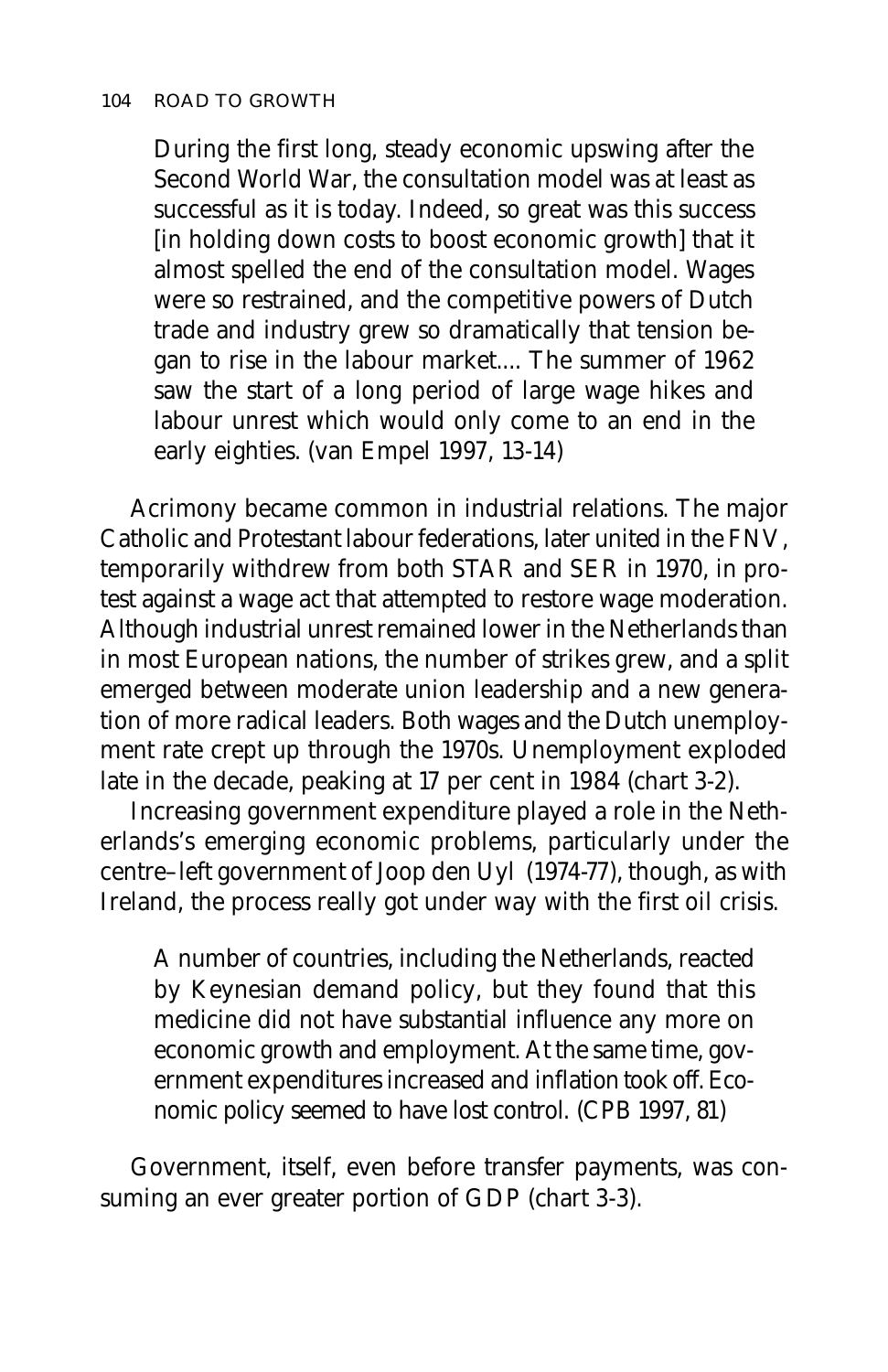Chart 3-2 Dutch Unemployment Rate



The 1970s were the era of "Dutch disease", when government expenditures, fuelled by large natural-gas revenues, took off.

The Dutch government introduced an expansionary policy, financed by the abundant revenues from natural gas. The 1970s are the era of the Dutch Disease, characterized by inflation, expanding government expenditures and sharply declining profits. (Nickell & van Ours 1999, 18)

A key area of expenditure was the development of rich social programmes, which created an incentive for Dutch workers to leave the work-force to collect benefits, something we'll look at in more depth later in this chapter. This development added to the wage pressure created by the breakdown in consensual bargaining. The Netherlands was becoming an increasingly expensive place to do business.

Expenditures had soared under the den Uyl government, and they continued to rise under succeeding governments, including the badly divided centre–right coalition of Andries van Agt (1977–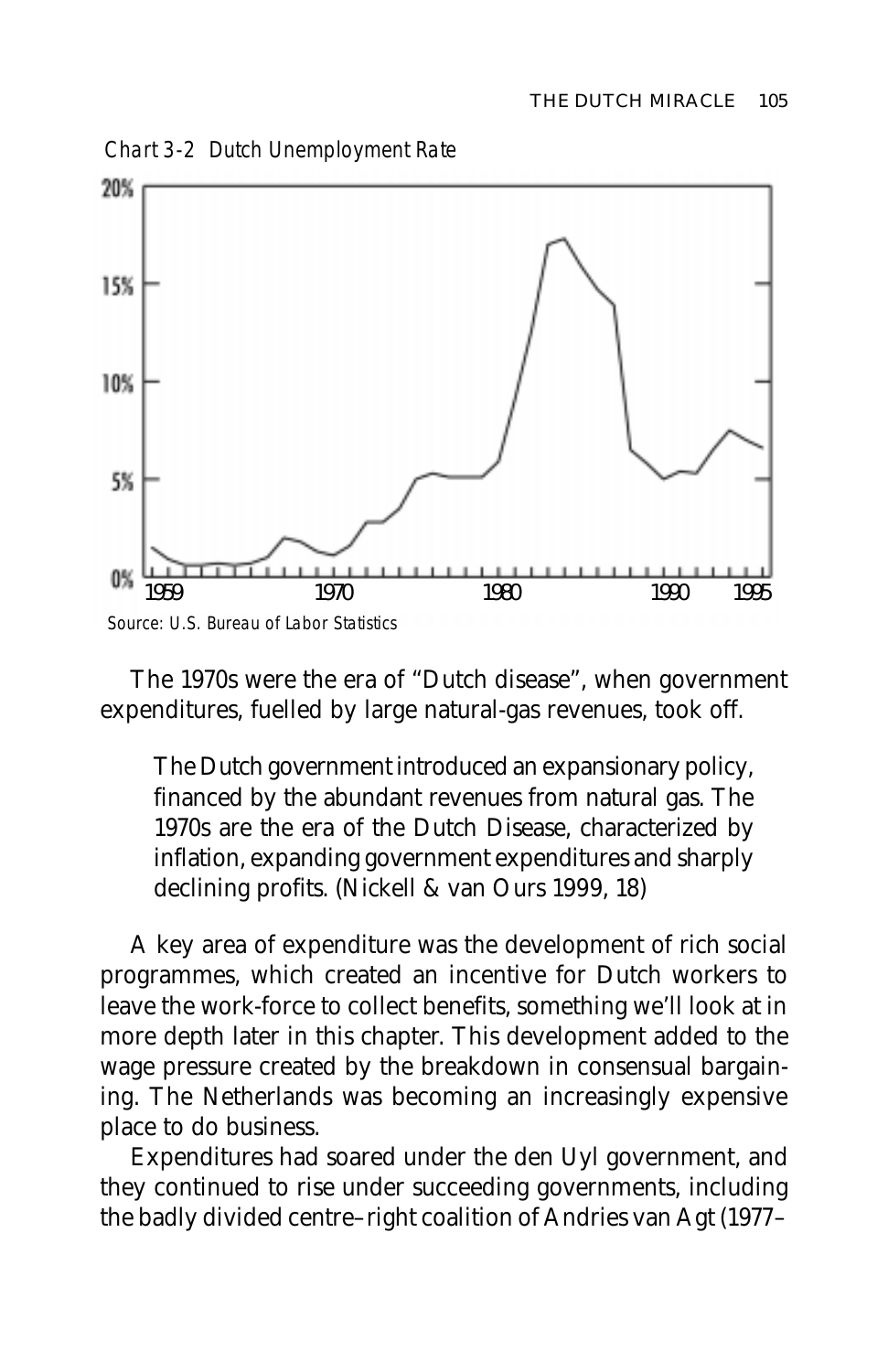

#### Source: OECD National Accounts

81) and the unstable centre–left coalition, also under van Agt, which followed. By early 1982, government expenditures equalled more than 55 per cent of GDP. Rising taxes fuelled the wage explosion, as workers attempted to make up in higher pay their increasing losses to government.

Unfortunately, much of this spending only went to distort further the labour market and to add to wage inflation. The government established a number of social programmes which enabled Dutch workers to leave the labour market or refuse to join it unless employers bid well above the level of social assistance available through a number of different programmes, particularly the nation-wide disability scheme. Such systems take on a life of their own. Over the years, they attract more and more people into the social net and discourage people from leaving. This pushes up expenditures years after the measures were passed.

By the mid-1980s, social-security payments alone reached 20 per cent of GDP. At the same time, for every five people employed, four people were collecting some form of benefit. If one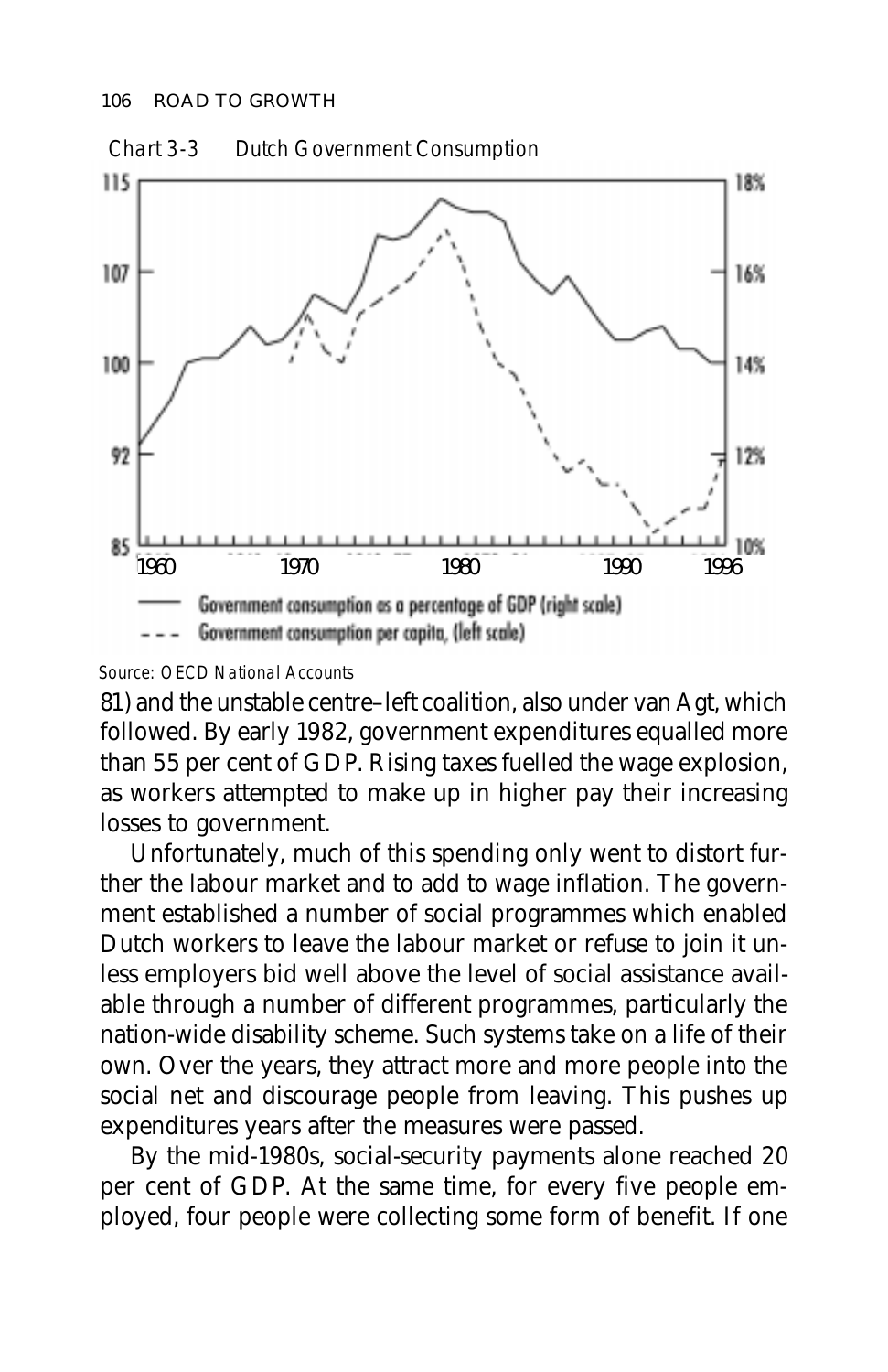

Chart 3-4 Inactive/active Ratios & Social Security Outlays

excludes old-age-pension payments, which often went to relatively young people who had retired early, the ratio was still above two people on benefits for every five employed. Chart 3-4 plots these inactive/active ratios. It also shows social-security outlays. These outlays as a percentage of GDP begin to decline prior to declines in the inactive/active ratio. This is because of reductions in real terms in benefits.

Nonetheless, the social-security system still provided relatively high levels of benefits and continued to draw people out of the work-force. High taxes made wage work even less desirable. All this also meant the official unemployment rate greatly understated the combined rate of involuntary and voluntary unemployment. And it pulled less-skilled workers out of the job market into longterm unemployment, meaning skills would further erode and those involved in this trap would become less and less employable. A key part of the problem was

Source: Visser and Hemerijck (1997)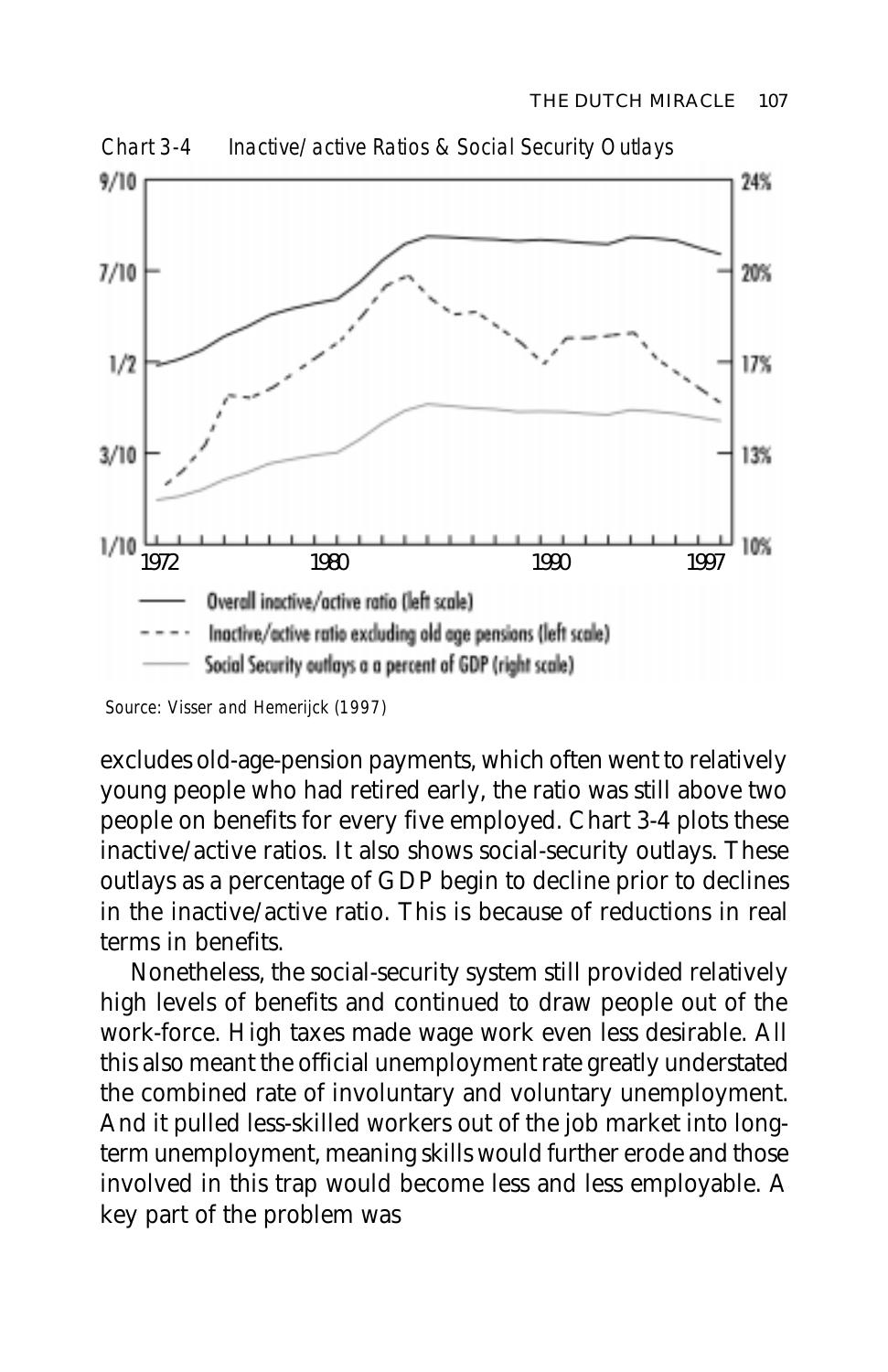a wrong wage differentiation, brought about by a policy of leveling incomes. The statutory minimum wage and minimum social benefits were substantially raised in respect to the average wage level. The victims were the lowskilled workers. Existing jobs became too costly and were scrapped. New ones were blocked. (Klaver 1997, 3)

These factors drastically cut the number of low-skill, entry-level jobs in the Netherlands. At the same time, generous social assistance discouraged low-skill workers from taking what employment was available. This led in the Netherlands, as it did in Ireland, to the creation of a pool of long-term unemployed. Even today, as job growth soars in the Netherlands, half the unemployed have been without work for a year, and fully four-fifths for more than six months. This compares with 10 and 17 per cent of the unemployed in the United States,<sup>3</sup> even though job growth has been greater in the Netherlands than in the United States in recent years. And these unemployment figures, as we shall see, don't include huge numbers of Dutch on various disability and income-support schemes.

A high-cost economy had replaced a low-cost economy. By the mid-1970s, the textile, clothing, and shipbuilding industries were all in trouble, despite large government subsidies meant to rescue them. Wage costs were soaring out of control, and unit labour costs were rising rapidly compared to those of the Netherlands's competitors (charts 3-5, 3-6 and 3-7). Inflation and its assorted costs were on the rise (chart 3-8). Taxes were increasing, and the ballooning debt and deficit promised even more taxes down the road. Just as forward-looking expectations can help an economy grow when tax reduction is on the horizon, it can damage GDP growth when tax increases are expected. All these factors contributed to weaken GDP growth. Dutch GDP fell relative to that of most other advanced economies. It would not rise again until measures were put back in place to control costs in the economy (charts 3-9 and 3-10).

<sup>3.</sup> These numbers can be found in Netherlands (1997, 190).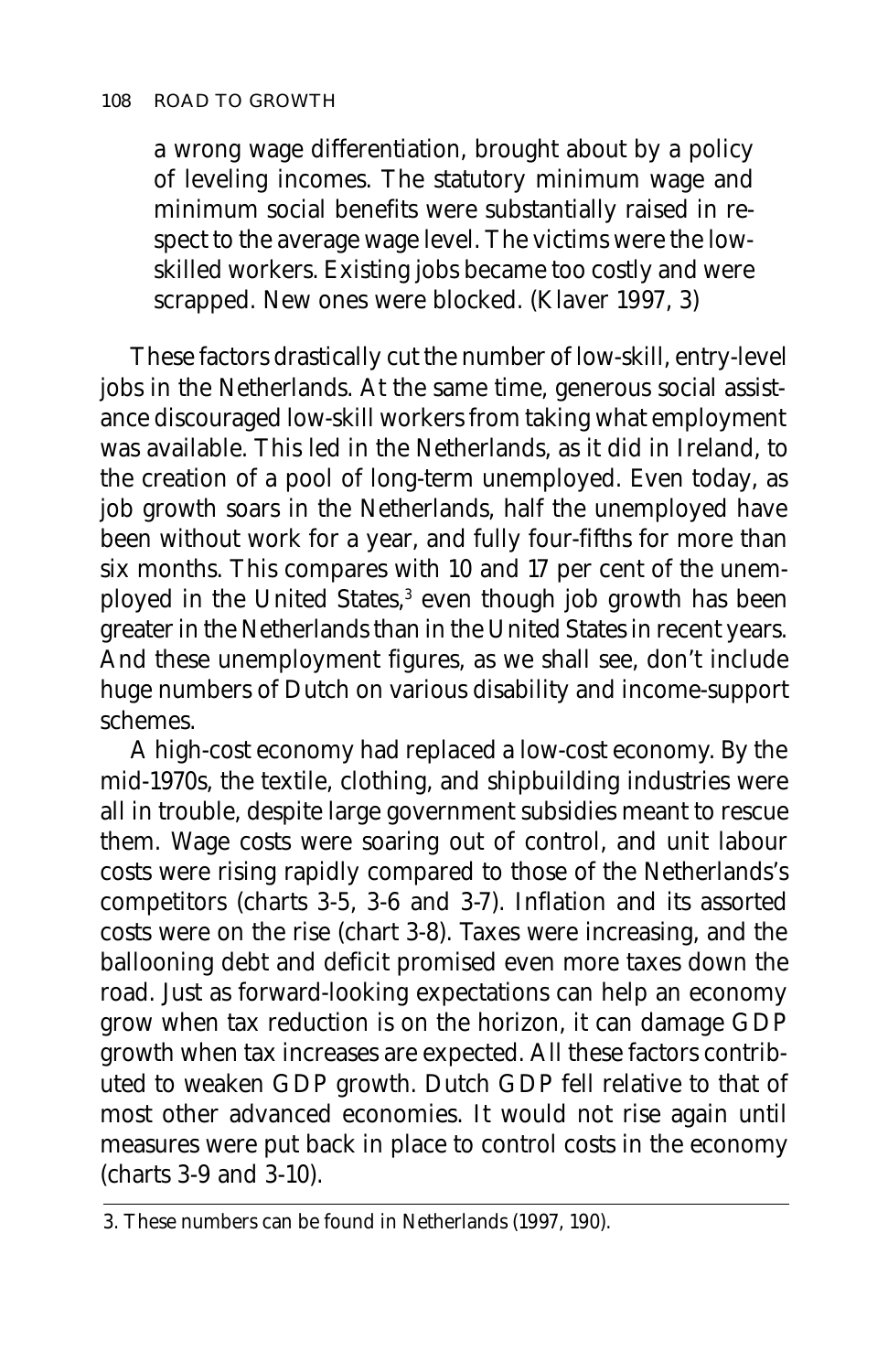

Source: U.S. Bureau of Labor Statistics



Source: U.S. Bureau of Labor Statistics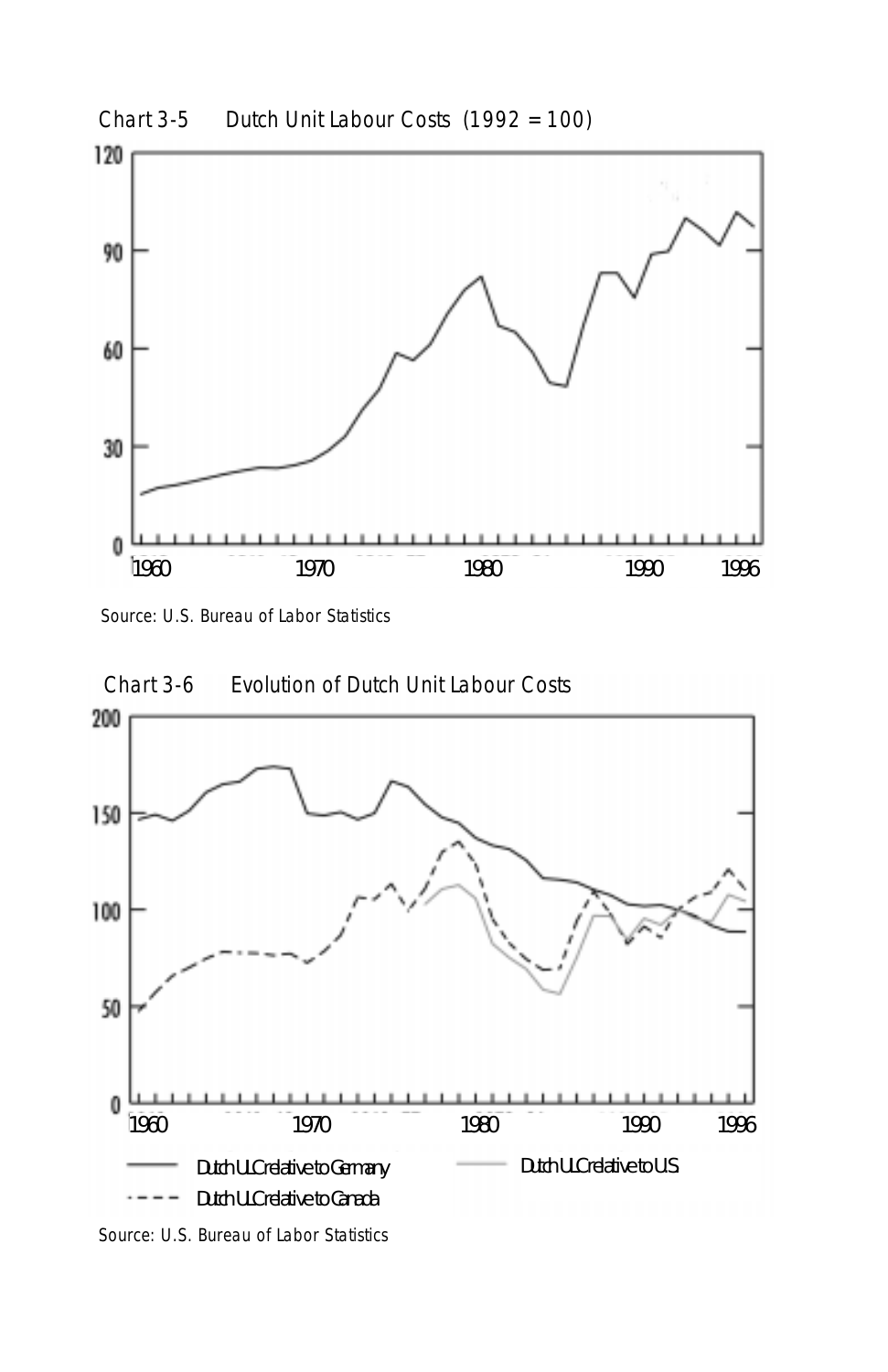

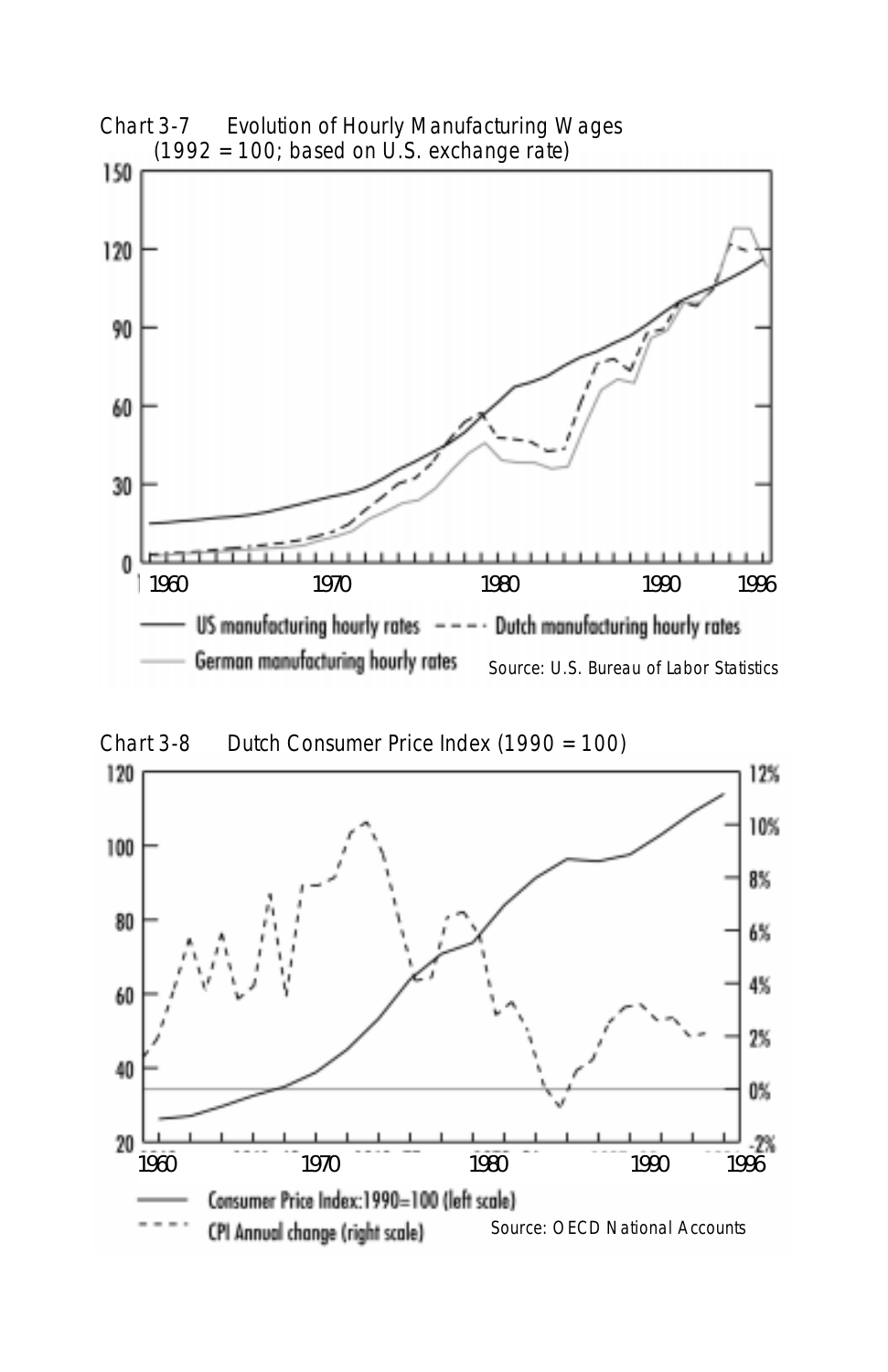

Chart 3-9 Dutch Real GDP (1990 = 100)

Source: OECD National Accounts





Source: OECD National Accounts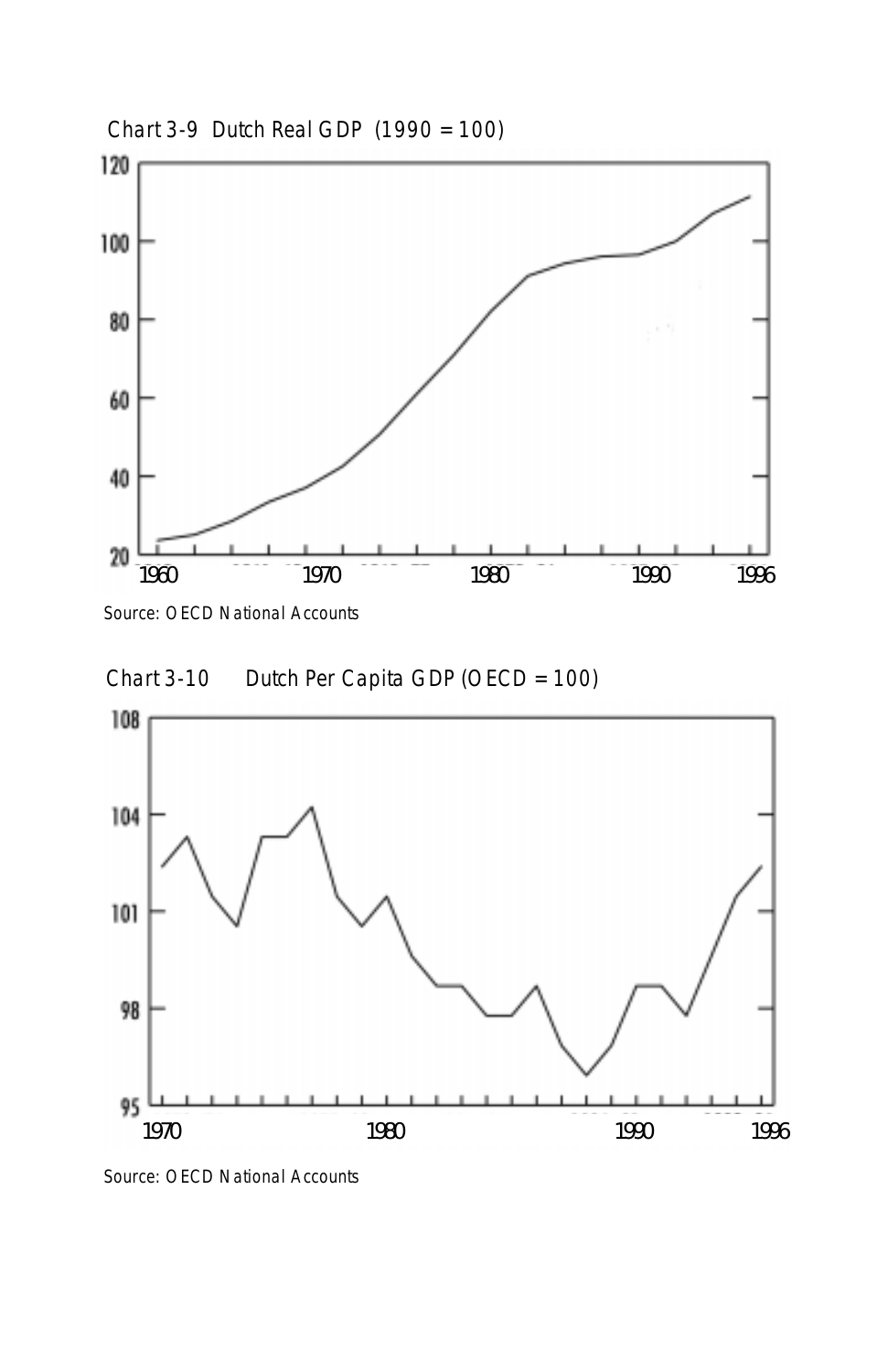This high-cost, big-government economy, characterized by union militancy, was "Dutch disease" at its most virulent. Given the Dutch history of economic success, the negative consequences were dramatic. Not only did unemployment rise, but hundreds of thousands of jobs were destroyed. Dutch per capita GDP declined relative to that of other advanced nations. Dutch policy-makers began to understand the negative consequences of a high-cost economy, even for those it was supposed to benefit, well-paid union members. Not only were jobs disappearing, but real wages were stagnant or declining. The next two decades would be spent trying to reverse Dutch disease. When wage moderation was restored to the economy and tax cuts introduced, prosperity and job creation were quickly restored to the Dutch economy.

# **WASSENAAR**

The Dutch economy was particularly hard hit by the energy crisis of 1979. This was in part because generous social-assistance schemes kept wages high and limited the economy's ability to adjust to reduced demand in Europe, which was also reeling from the oil crisis. The Netherlands's petrochemical wealth was a curse despite high energy prices. It enabled the Dutch to continue funding perverse programmes. Unemployment rose, GDP growth was often negative, and the deficit rose despite natural-gas revenues. The Dutch economy seemed set for a long-term downward spiral. This bout of Dutch disease was a big contrast with what was to come. "Whereas the term 'Dutch disease' was coined 20 years ago for the practice of using natural gas sales to build a generous social security system, nowadays, the 'Dutch Model' is held up as an example for other continental European economies" (VNO-NCW 1997a, 45).

Bad times can lead to desperate measures, including the willingness to compromise for the greater good and to make hard decisions. A number of attempts to re-establish nationwide wage guidelines had failed. But then, to virtually everyone's surprise, the Wassenaar pact emerged in 1982. Chris van Veen was head of the Dutch employers' organization (the Confederation of Nether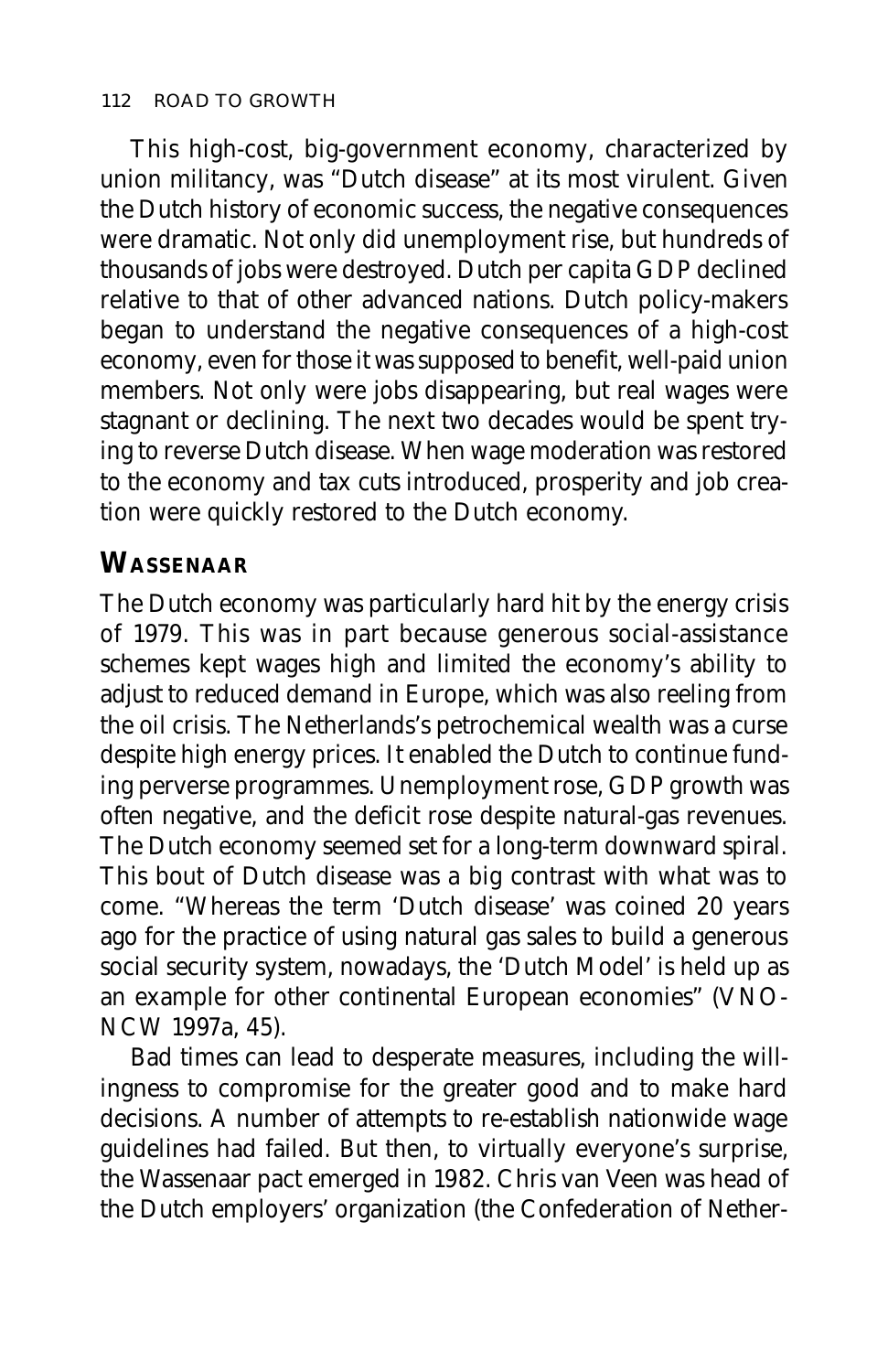lands Industry and Employers, VNO-NCW). He shared childrearing responsibilities with his working wife and frequently had to stay at home. Thus it was that he often held meetings at his home in Wassenaar, outside The Hague, with his labour counterpart — someone who will emerge later in another, even more important role — Wim Kok, head of the Dutch Trades Unions, the FNV, the largest federation of unions in the Netherlands. The Wassenaar agreement was pounded out on van Veen's kitchen table.

The agreement focused on wage moderation and on improving private sector profits. Profits had fallen to a level that suppressed the funds available for investment and virtually eliminated the incentive to invest. The income share of capital fell from 19 per cent in 1970 to 7 per cent in 1983. (In 1998, the capital income share is expected to be 21 per cent.) (Klaver 1997). The SER's outlook paper, *Socio-economic policy 1998-2002,* stresses the significance of maintaining a healthy return on capital. The report's English summary says it is important "that the labour income ratio is maintained at a level of around 80 percent in the coming years" (SER 1998, 9).

As in Ireland, bad times were credited with creating a new sense of reality:

Why did the Netherlands turn the corner ahead of the rest of Europe? Three factors explain this: [1] The considerable shock to Dutch society of the severe economic recession in the early 1980s, when the budget deficit and unemployment boomed and the old Dutch occupation of making profit threatened to disappear: at the time the situation in the Netherlands ran far more out of control than elsewhere. [2] The greater openness of the Dutch economy, which meant the Netherlands felt the cold winds of international competition sooner than many other European countries .... [3] The ability of the Dutch consultative economy to change ..., despite the fact it had moved in completely the wrong direction for 10 or 15 years ... (VNO-NCW 1997b, 20)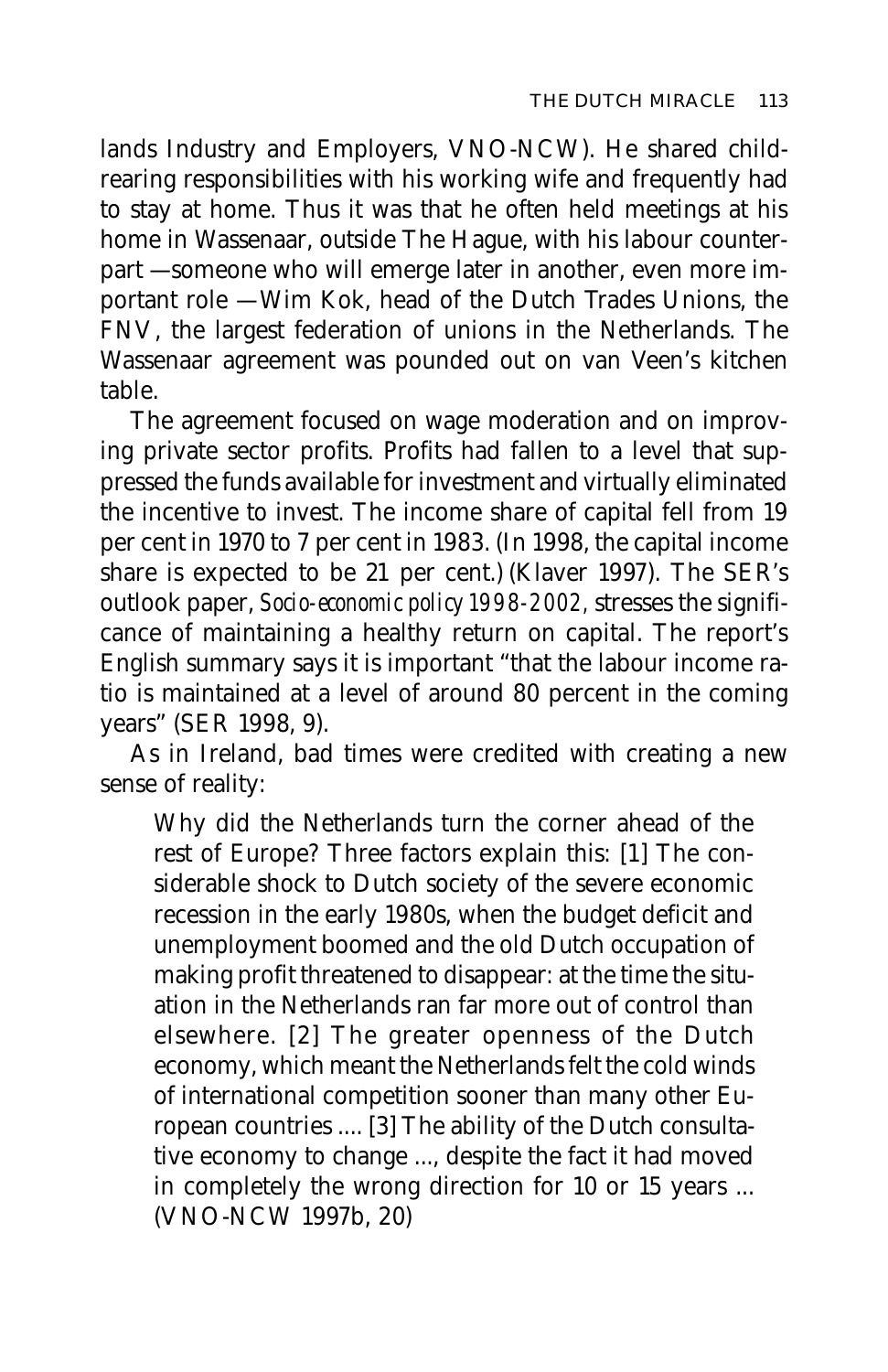But hopes for the Wassenaar agreement were low. Instead of a nationwide pact which could be used to enforce wage moderation throughout the economy, the Wassenaar agreement devolved bargaining to the local level, where wage moderation was to be negotiated between employers and employees rather than set by national negotiations, as had been the case while the corporatist model was functioning well during the 1950s. Wassenaar and future national pacts, in effect, provided broad guidelines, while specific wage agreements were worked out on the sectoral level.

The Wassenaar agreement may have been a surprise. The fact that it worked, at least to some extent, was an even greater surprise. About two-thirds of all collective agreements were renewed within two years. By 1985, fully paid cost-of-living clauses — a prime cause of the wage explosion — had disappeared from all but 10 per cent of labour agreements. Average real wages fell by 9 per cent (Visser & Hemerijck 1997, 101; N.B., chart 3-7, as well as other charts of compensation statistics, covers only manufacturing wages<sup>4</sup>).

In exchange for wage restraint, the unions negotiated agreements to reduce the working week in order to share work, or at least got the employers to agree to talk about shortening the work week. Yet the Wassenaar agreement remains the foundation of all further, and more successful, attempts to revitalize the Dutch economy.

All considered, the "wage moderation for jobs" approach pioneered in the Wassenaar agreement may have been the single most important element of the "Dutch model". It ensured pay restraint and social peace, with Dutch wages

4. Manufacturing wages should be taken only as a loose proxy for wages through the economy. The Dutch, like other nations, have shed manufacturing employment, and the remaining jobs tend to be high-wage jobs. The numbers also do not reflect the opening of the Dutch economy to jobs in the service sector which have arisen due to wage moderation, increasingly flexibility in the Dutch labour market, and the late entrance of women into the labour market. The pool for these jobs has also been increased by stricter administration of social programmes and benefit reductions, which have made such employment more desirable.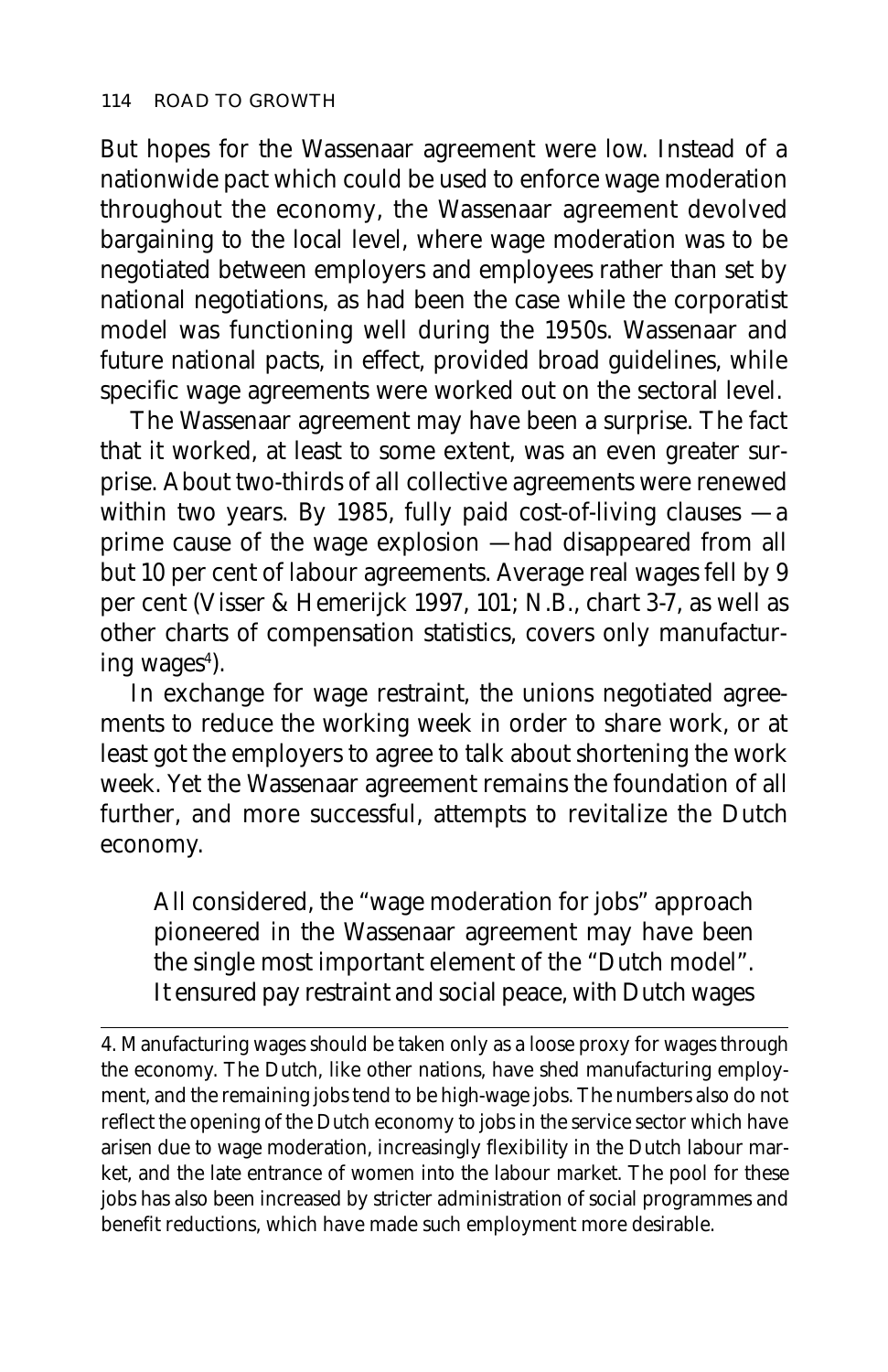increasing less than in partner countries on average, and the Netherlands losing proportionately fewer days to strikes than any other European country. This set in motion a "virtuous circle" of good international competitiveness, high profitability, strong investment and rapid job creation, with feedback effects on household confidence, asset prices and private consumption. ... Tax relief has underpinned disposable income, making wage moderation more acceptable, and reduced non-wage labour costs. (OECD 1998, 41)

Also in 1982, a new government was elected. Led by Ruud Lubbers, it was committed to getting public finances in order. Lubbers "started as head of government in the Netherlands with a severe and unpopular austerity policy.... [Yet] Lubbers became the longest ruling prime minister in the Netherlands, and resigned only in 1994" (CPB 1997, 83). The Lubbers government immediately froze public-service salaries, social benefits, and the minimum wage. In the spring of 1983, it went further. It announced it would cut public-service salaries, minimum wages, and social benefits by 3.5 per cent across the board. The public-sector unions organized their biggest strike since the war, but, lacking public support, they eventually settled for a 3-per-cent wage cut and a commitment to reduce the working week to 38 hours in 1986.

Government cut-backs succeeded in reducing expenditures as a percentage of the economy from 1984 to 1986. Then, following two years of expenditure increases, the downward path was again re-established. By 1990, government expenditures had fallen from the equivalent of 57.8 per cent of GDP in 1983 to 51.7 per cent of GDP.

#### *Things Fall Apart*

Government spending started to creep up again. From 1990 to 1993, government expenditures, in part because of a recession, rose to 53.4 per cent of GDP. Trouble was also brewing in the labour arena. The late 1980s were beginning to look a lot like the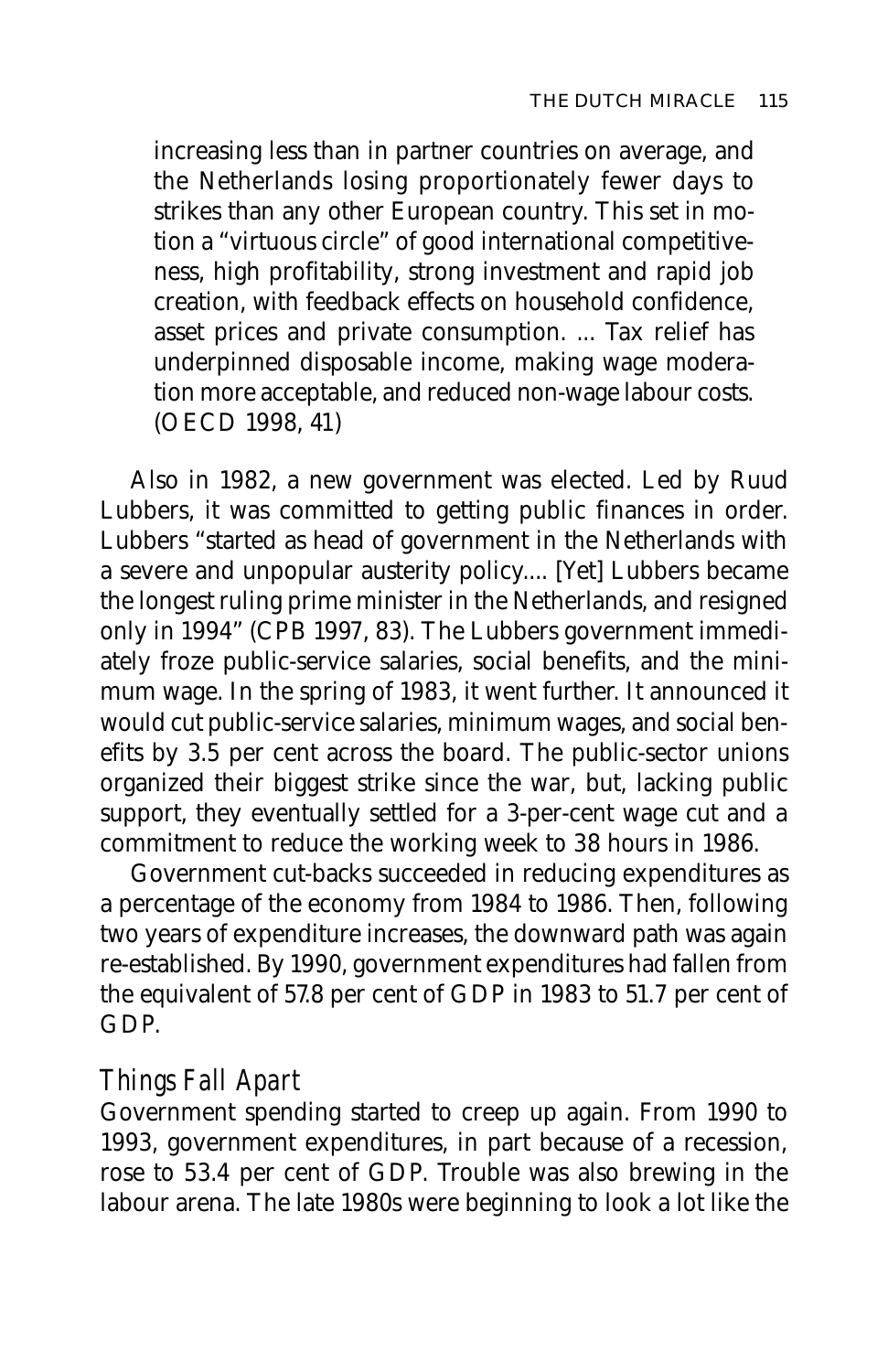late 1970s. The consensus to trade shorter hours for jobs was falling apart. In 1986, the VHP (a union of white-collar workers) broke away from the FNV coalition to press for higher wages. Within the FNV, the public servants' union, in effect, abandoned wage restraint.

Dutch real compensation, after stabilizing in the early 1980s, began to rise again. Job creation flattened, though not as badly as in the early 1980s (chart 3-11 and 3-12). And GDP growth weakened.

By 1987 the campaign for shorter working hours was dead. A year later the will to continue wage restraint seemed exhausted. The international economic upswing between 1988 and 1991 encouraged unions to raise their aspirations and renewed membership growth helped restore confidence. (Visser & Hemerijck 1997, 104)

This clearly shows the fragility of the corporatist model, when lessons so recently learned can be so quickly forgotten. It also highlights the fact that the Dutch miracle itself is not a model but rather a set of policy possibilities within the corporatist setting.

#### **BACK TO THE FUTURE**

Yet the message did get through to the social partners, though only with a lag. By 1992, the Dutch economy was in recession. A number of firms, including the giant electronics firm Philips and aircraft manufacturer Fokker, faced serious problems. One-tenth of the Netherlands's one million manufacturing jobs disappeared between 1992 and 1994 (Visser & Hemerijck 1997, 105).

The unions expressed a willingness to return to wage restraint, but the government was impatient. In 1992 and 1993, the government threatened to impose a wage freeze. This got everyone's attention. Employers were already alarmed. They warned of tough times ahead and called for zero wage growth. Still, wage settlements continued to outpace inflation.

Yet the signs of economic damage were clearly visible. The unions and employers, in part because of the threat of govern-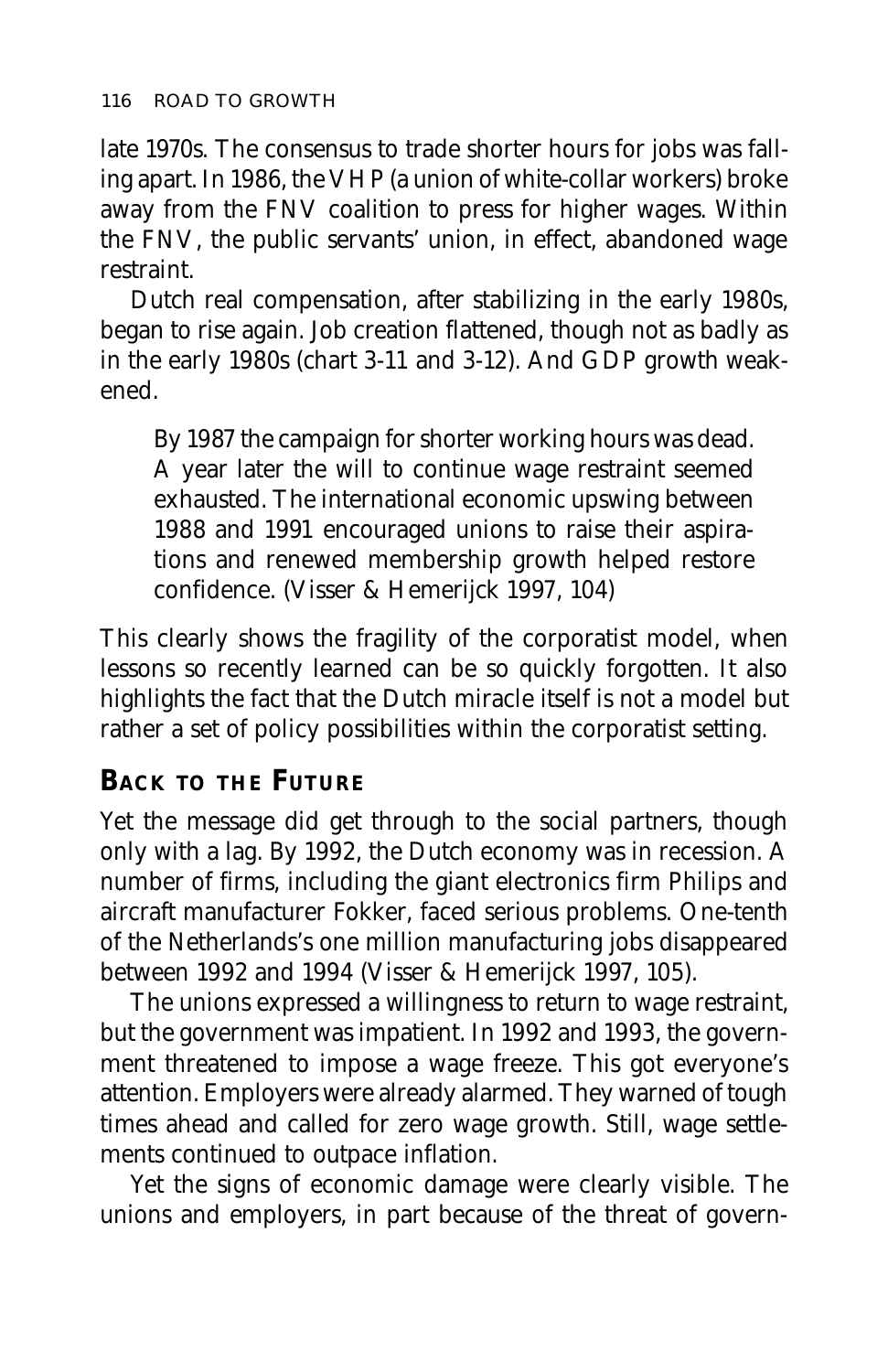

Chart 3-11 Annual Rate of Change in Employment

Source: U.S. Bureau of Labor Statistics



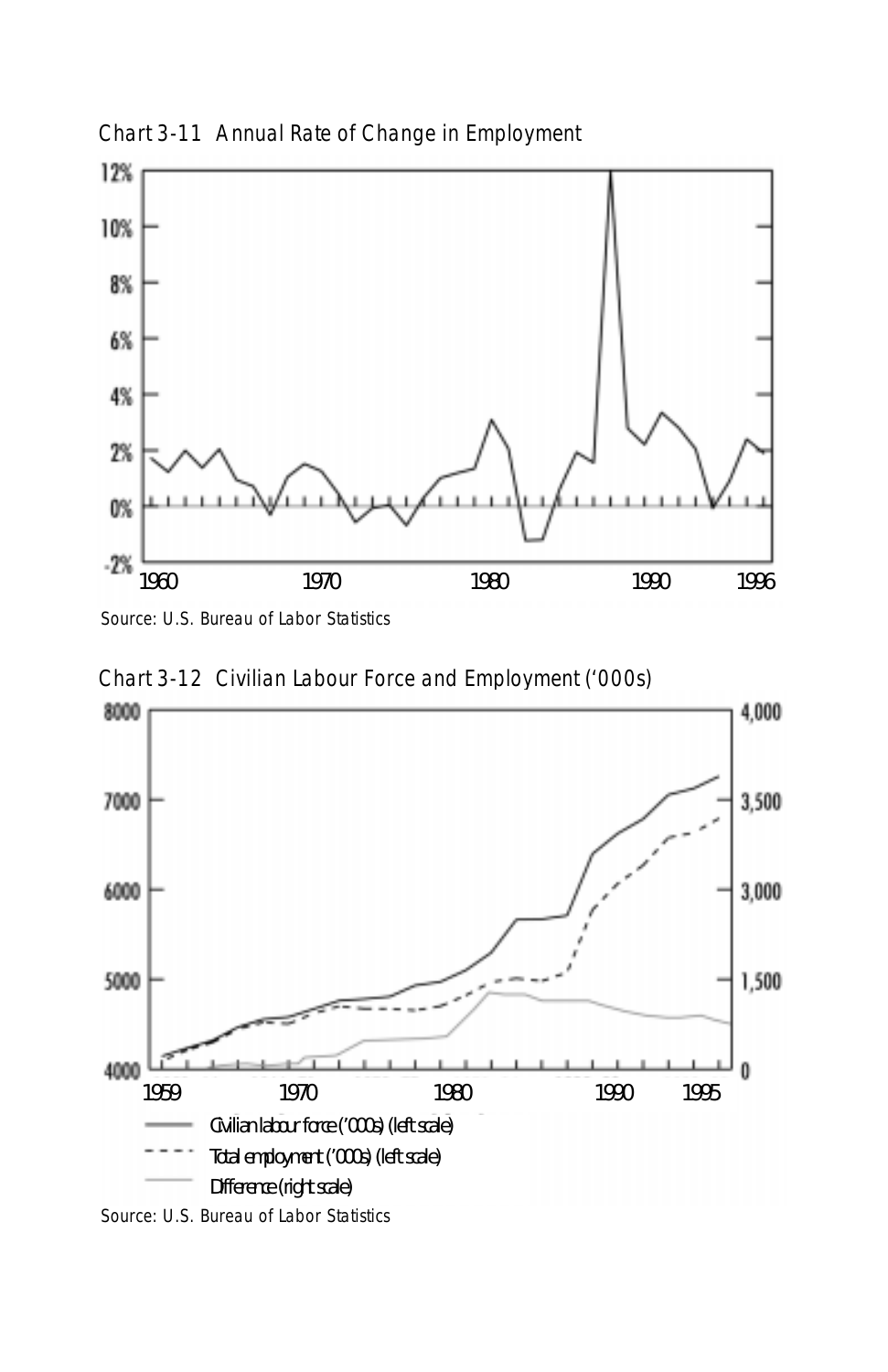ment action, negotiated a two-month "breathing space" to cool down wage demands. Negotiations were suspended, expiring contracts were extended, and the social partners stepped back to view the impact of the world recession and to build a perspective on the recent Dutch economic experience.

The breathing space had a surprisingly strong impact on wage settlements. After the two-month time-out, wage increases fell to less than half what they had been. In 1993, prior to the breathing space, wage settlements averaged a 4.6 per cent increase; after the breathing, the average increase fell to 2.2 per cent $^{\rm 5}$  (Visser & Hemerijck 1997, 106). The government maintained the pressure on unions and employers to hold wages down. By mid-1993, the government was preparing wage-freeze legislation for 1994. It was also examining the idea of fundamental reform to the wagebargaining structure. In particular, the government was prepared to review key provisions from the 1937 legislation which extended agreements negotiated in one sector to workers and employers in that sector who had not participated in the negotiations. Government officials began to argue that elimination of the extension provisions could bring increased flexibility to the labour market.

Just as economic bad times focus the mind, so do threats to privilege. Neither the union federation nor the employers federation, which negotiate the centralized agreements, wanted to see the position of these agreements down-graded or wage settlement taken out of their hands. That, as much as the economic difficulties, led to a joint defence of the extension provisions and to a new labour-management agreement, *A New Course: Agenda for Collective Bargaining in 1994,* signed in December 1993 and brought into effect in 1994. Although the extension provisions remained active, wage negotiations were further decentralized under this agreement. And, as in 1982, the unions accepted wage moderation in exchange for shorter working hours.

The impact on wages of the *New Course* was substantial. Even before the agreement was negotiated, increases in wage settlements

<sup>5.</sup> This is calculated on the change between agreements on an annual basis, regardless of when the agreement took effect.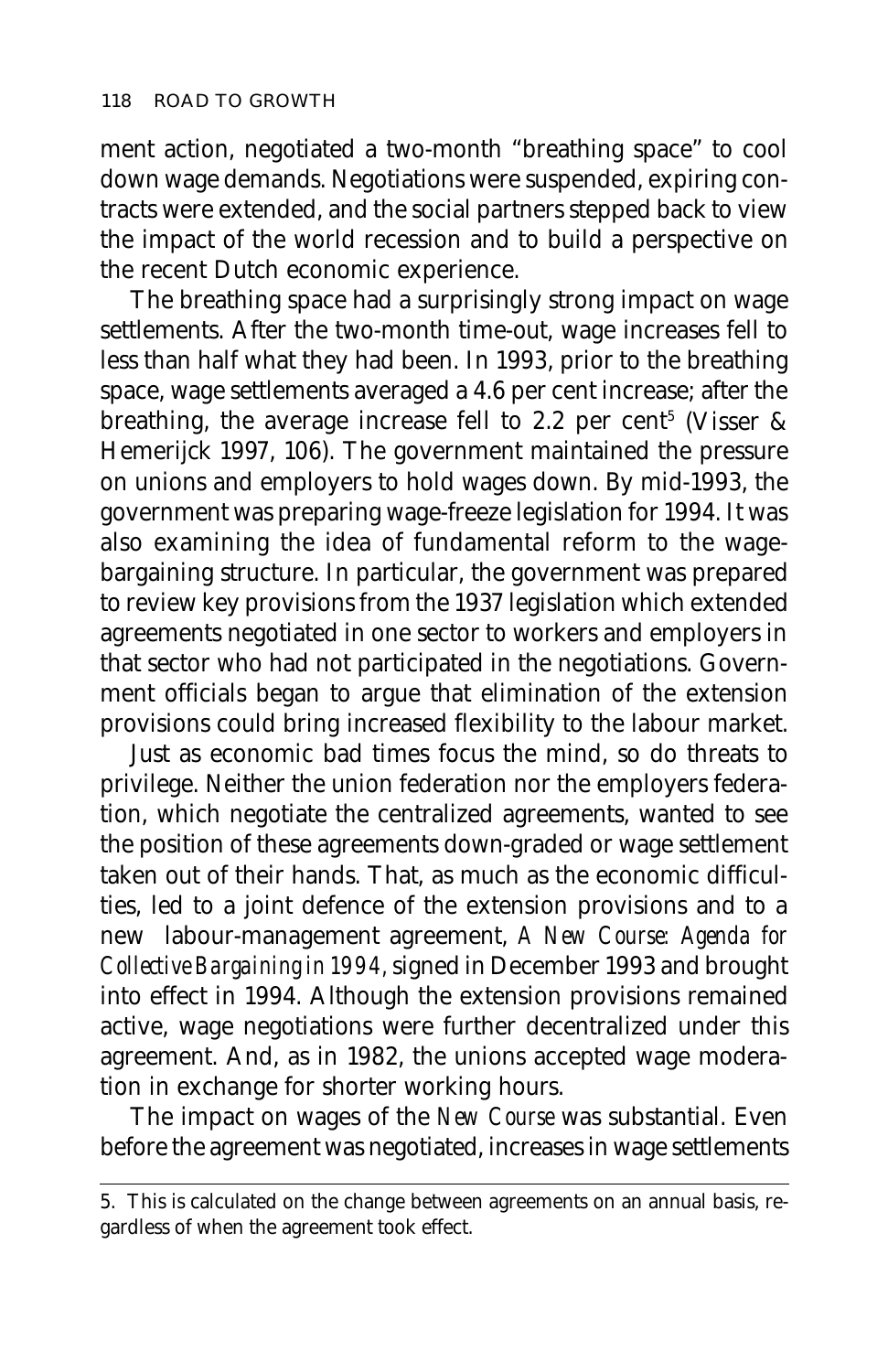

Chart 3-13 Average Negotiated Wage Increases

had continued to fall. As noted earlier, following the "breathing space", negotiated wage increases had fallen from 4.6 per cent to 2.2 per cent. Even prior to the implementation of the *New Course* agreement, wage increases in early 1994 had been again halved, to 1.1 per cent. After *New Course*, they were halved again, to 0.5 per cent. Wage moderation continued. In 1995 and 1996, wage settlements averaged increases of 1.4 per cent and 1.8 per cent respectively (chart 3-13).

Yet, over the longer term, as was the case in Ireland, *real* wages were boosted by wage moderation. Dutch real wages declined at the end of the 1970s and early 1980s. They began to rise again after Wassenaar, until wage moderation began to deteriorate in the late 1980s and early 1990s, which itself fed back into union militancy. But, after wage moderation was once again established in 1993-94, real wages resumed their upward course (chart 3-1).

# *Government Changes Direction*

Consensus on holding down costs in the Dutch economy had again

 <sup>(1997, 106)</sup> 1993A: before 'breathing space'; 1993B: after 'breathing space' 1994A: before 'new course'; 1994B: after 'new course'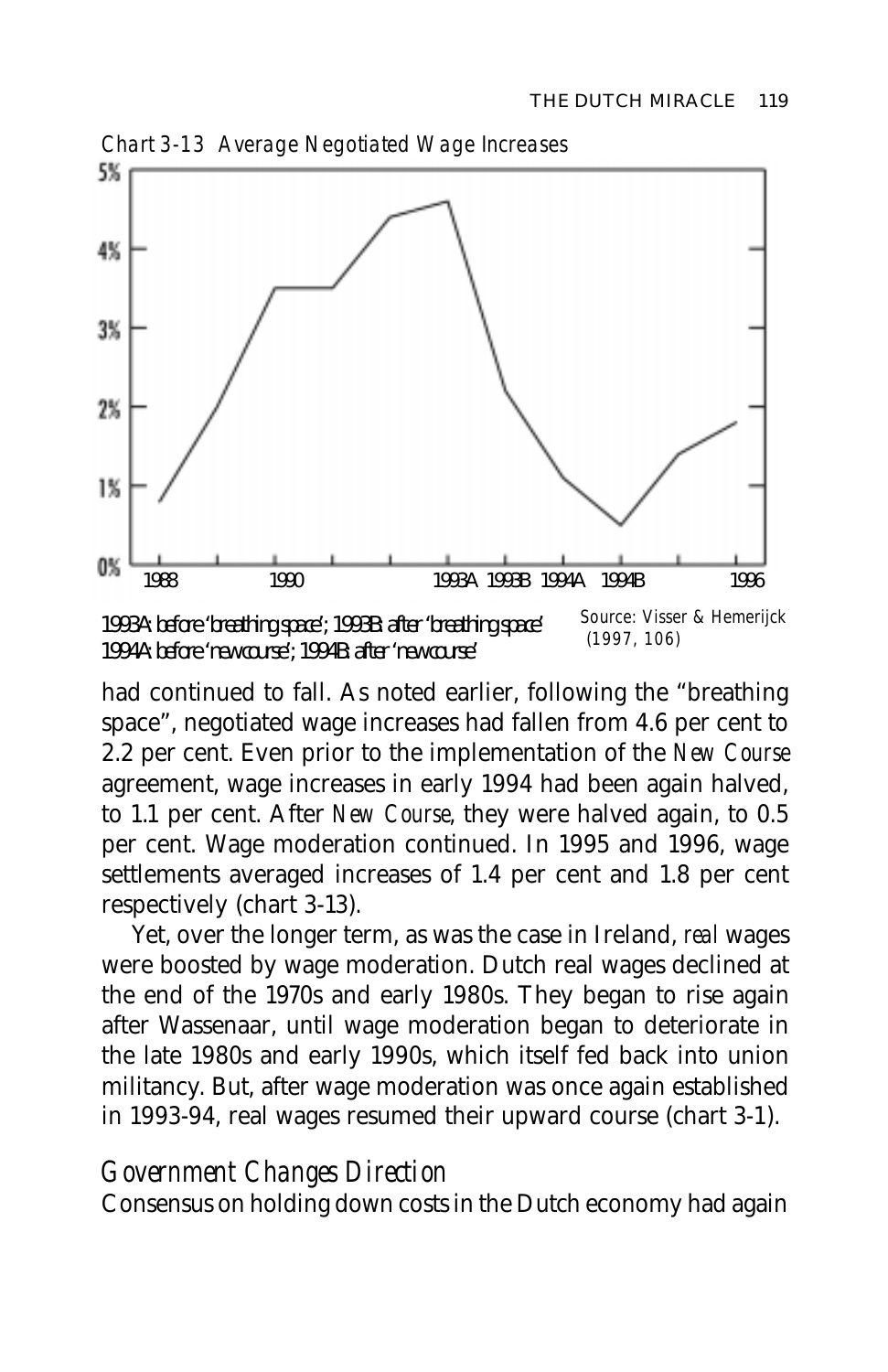been re-established. Nothing demonstrates this better than the government which emerged out of the 1994 elections. It was the Netherlands's first right–left coalition, named the purple coalition for the mixture of its blue and red political elements.

The new prime minister was Wim Kok, whom we met before as the FNV leader who negotiated the Accord of Wassenaar. For a coalition headed by a former labour leader, the government launched a remarkable series of reforms. These reforms were designed to cut government expenditures, reduce taxes, increase market forces in the Dutch economy, lower regulation, and reform the welfare/social system to move people off dependence and into the work force. Further privatization, including large chunks of the social-security system, was also part of the new government's agenda.

All of these policies would, in effect, lower costs in the Dutch economy

- by reducing government spending and ultimately taxes
- by increasing the active labour pool though social program reform, thus reducing pressure on wages
- through de-regulation, and
- by reducing uncertainty related to the government expenditures, future taxation and inflation.

These measures, combined with the new consensus in labour– management relations to moderate wage costs — signified by the *New Course* agreement — led to the "Dutch miracle", as it is known today.

The Ministry of Economic Affairs report on bench-marking the competitiveness of the Dutch economy stresses the importance of a competitive fiscal structure in today's global economy:

[T]ax bases — consumption, income and capital — are increasingly mobile. The responses evoked by fiscal policy will become even stronger in the future. Relative advantages in the fiscal infrastructure will be exploited even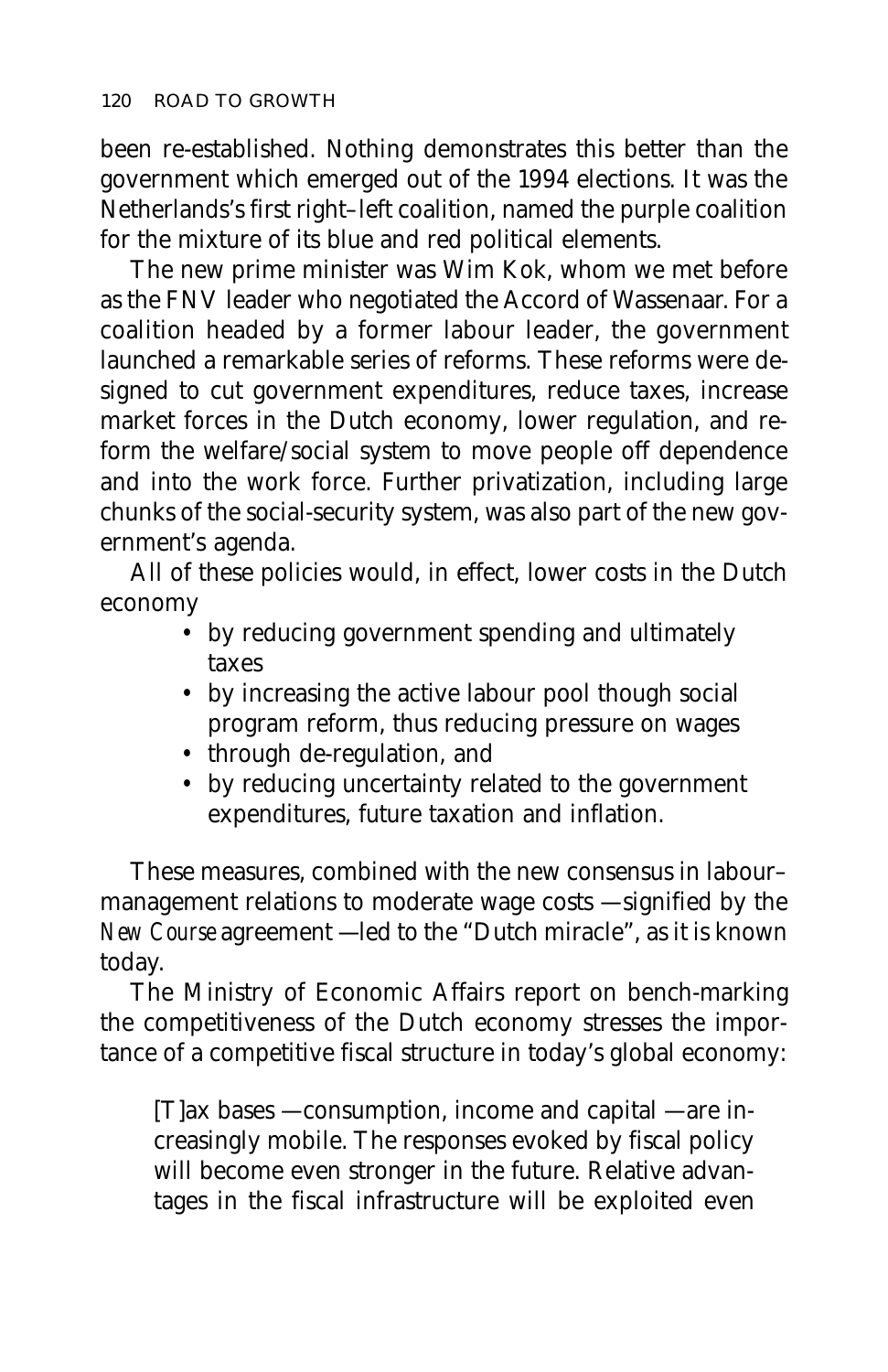more, and weaknesses punished more heavily. As a result, the fiscal infrastructure will increasingly become an autonomous factor in decisions on investment, saving, consumption, work and domicile.... Since the government will lose its grip on tax bases, a country's prosperity and employment opportunities will increasingly come to depend on the "attractiveness" of the fiscal policy in that country compared with competing countries. Even more than before, the structure of the tax and social insurance contribution system will have to be examined in light of its implications for the labour market, capital market, and competitiveness and adaptability. (Netherlands 1997, 47)

The government pledged it would cut central government expenditures by 6 per cent between 1994 and 1998. Savings would be used to reduce the deficit and lower taxes. The government budgeted conservatively, mindful of the fact that previous attempts to bring the deficit under control had floundered when economic projections proved overly optimistic.

But economic growth, spurred by the reforms and new labour attitude, was a percentage point higher than anticipated. Between 1994 and 1995, GDP growth averaged 3.25 per cent a year (VNO-NCW 1997a). This started a virtuous circle and enabled the government to bring the deficit down to 2 per cent of GDP in 1996 and 0.9 per cent in 1997. It has remained under 1 per cent of GDP (*Dutch Economic Indicators*, various issues, 1998 and 1999). Economic growth helped in bringing this ratio down both by increasing revenues and by increasing the size of the divisor. Similarly, the debt ratio was projected to drop from 77.2 per cent of GDP in 1996 to about 70 per cent in 1998.

The government exceeded its target tax reduction, cutting taxes by 20 billion guilders (about \$1.4 billion Canadian, or just over \$1 billion U.S.), about 2.5 per cent of GDP, twice the amount promised. According to the World Bank Development Indicators (1997), tax revenues fell from 46.1 per cent of GDP in 1993 to 42.9 per cent in 1995 (chart 3-14). The VNO-NCW (1997a), the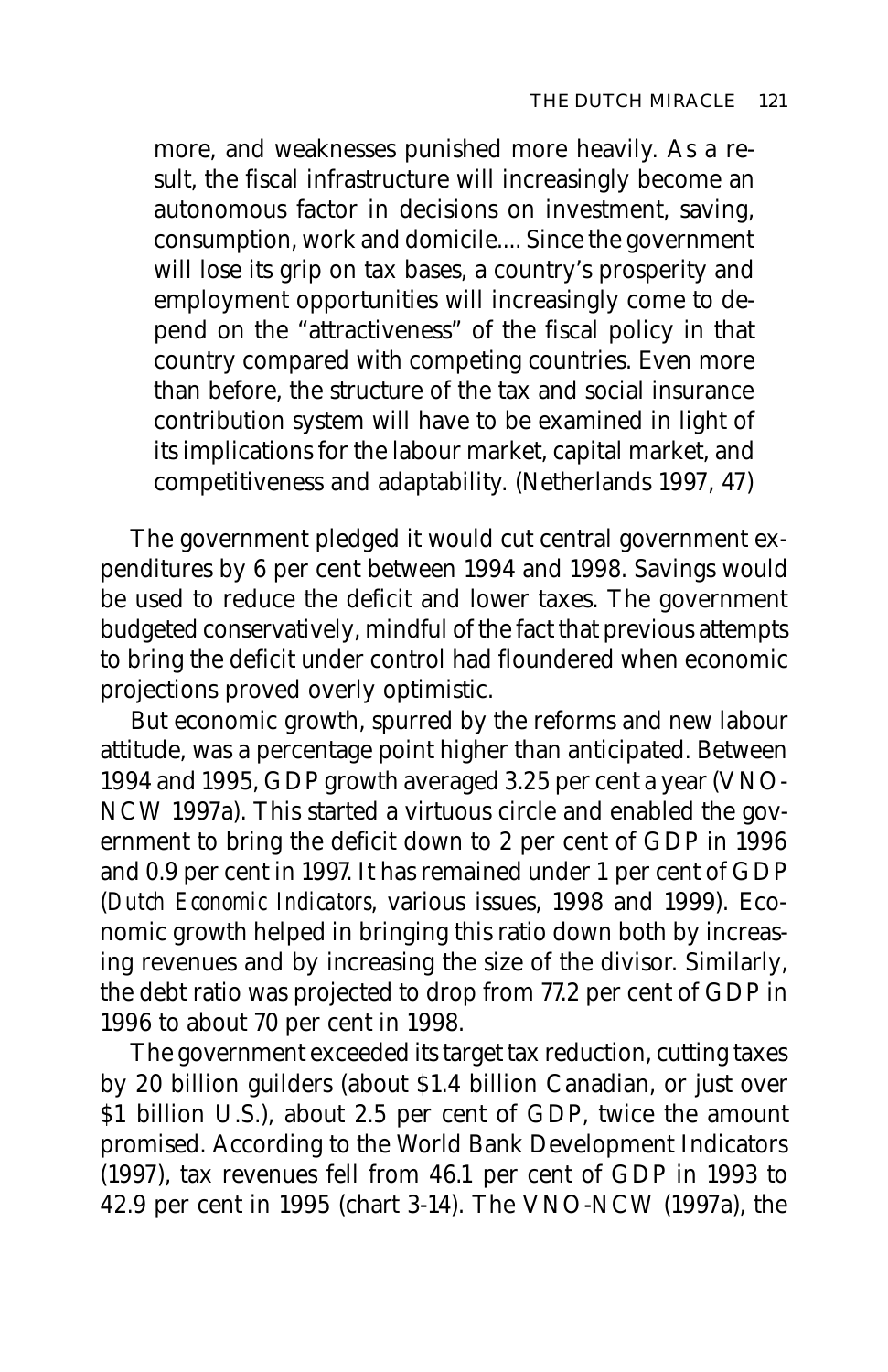

Chart 3-14 Dutch Government Revenue and Expenditure (% of GDP)

Source: World Development Indicators (World Bank 1997)

source of the statistics in this paragraph, projects the tax take will decline to 42.5 per cent of GDP in 1998, the lowest level in nearly a quarter-century. Yet, as in Ireland, over the longer term, tax cuts only increased revenues as increased GDP growth more than made up for the reductions. Statistics Netherlands (August 1999) estimates that revenues grew by 8.8 per cent in 1998 alone.

The impact of tax cuts through the whole period should not be understated in considering the Netherlands's improved cost competitiveness. To understand the impact of tax reductions, they must be put in a comparative context. In the Netherlands, the average tax burden decreased by 2.8 per cent between 1982 and 1997. Although Ireland, one of the smallest European nations, reduced its taxes after 1987, the only large European economy that achieved tax reduction was the United Kingdom, and its tax-cutting performance did not match the Netherlands's. Between 1982 and 1997, the U.K. tax burden fell by 1.9 per cent. On the other hand,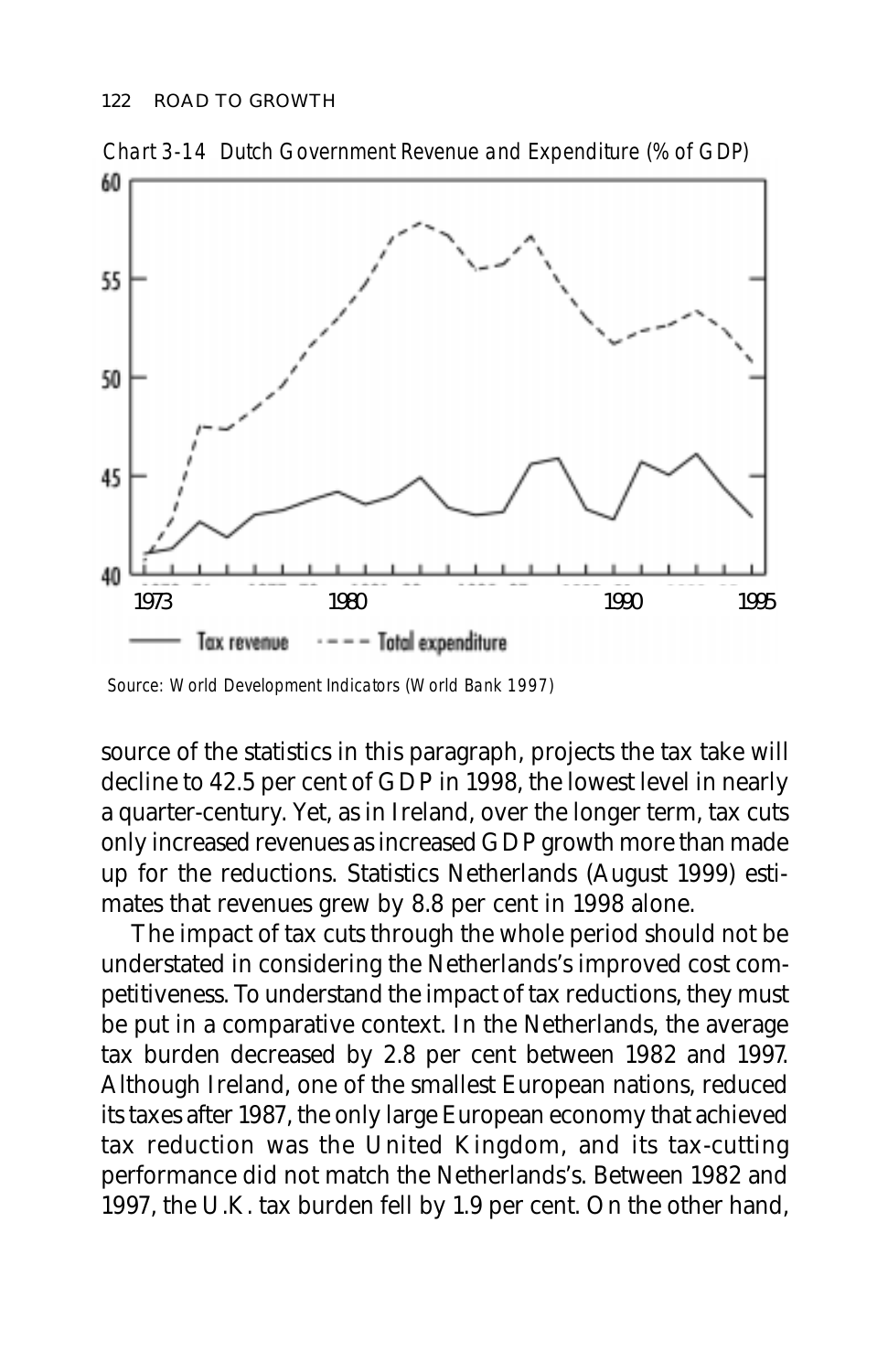the German tax burden increased by 2.6 per cent and the French tax burden by 2.3 per cent. Overall, the average tax increase across the European Union was 2.6 per cent. This alone goes a long way in explaining the Netherlands's strong economic and employment growth. Similarly, it helps explain why Ireland and the United Kingdom also stand out from other European countries in job creation and economic growth.

The Netherlands also saw a decline in the tax wedge — that is, the difference between what employees earn and what they take home after taxes. The pattern is similar to the overall tax burden. While Ireland also reduced its tax wedge, once again only the United Kingdom among the major European nations succeeded in lowering its average tax wedge, but less than in the Netherlands, 0.5 per cent compared to 4.7 per cent in the Netherlands. Again, Germany and France increased their tax wedge, by 1.2 per cent and 4.7 per cent respectively (VNO-NCW 1997b, 14).

Reducing the tax wedge, particularly at the lower end of the scale, is a key to getting people back into the labour market in the Netherlands, as in Ireland. This is captured by the SER's 1998 recommendations to government: "In the Council's opinion, an important task of the next government will be to make low-skilled work more attractive, in particular by further reducing the tax wedge between labour costs and the net wage" (SER 1998, 13).

The 1994–98 government also made efforts to get social spending under control. The Sickness Benefits Act was privatized in 1996 to remove perverse incentives in the system. Prior to 1994, sickness benefits were paid out of a large public scheme. Employers had little incentive to ensure employees did not abuse the system, since the scheme, not the employer, picked up the cost. In 1990, over seven out of every hundred working days in the Netherlands was lost to sickness leave. That compared to 2.6 days in the United Kingdom and five days in Germany (OECD 1998, 90). In 1994, small firms were required to continue paying wages during the first two weeks of sickness; large firms for six weeks, creating an incentive for firms to reduce abuse of the system.

In 1996, the system was privatized. Employers were required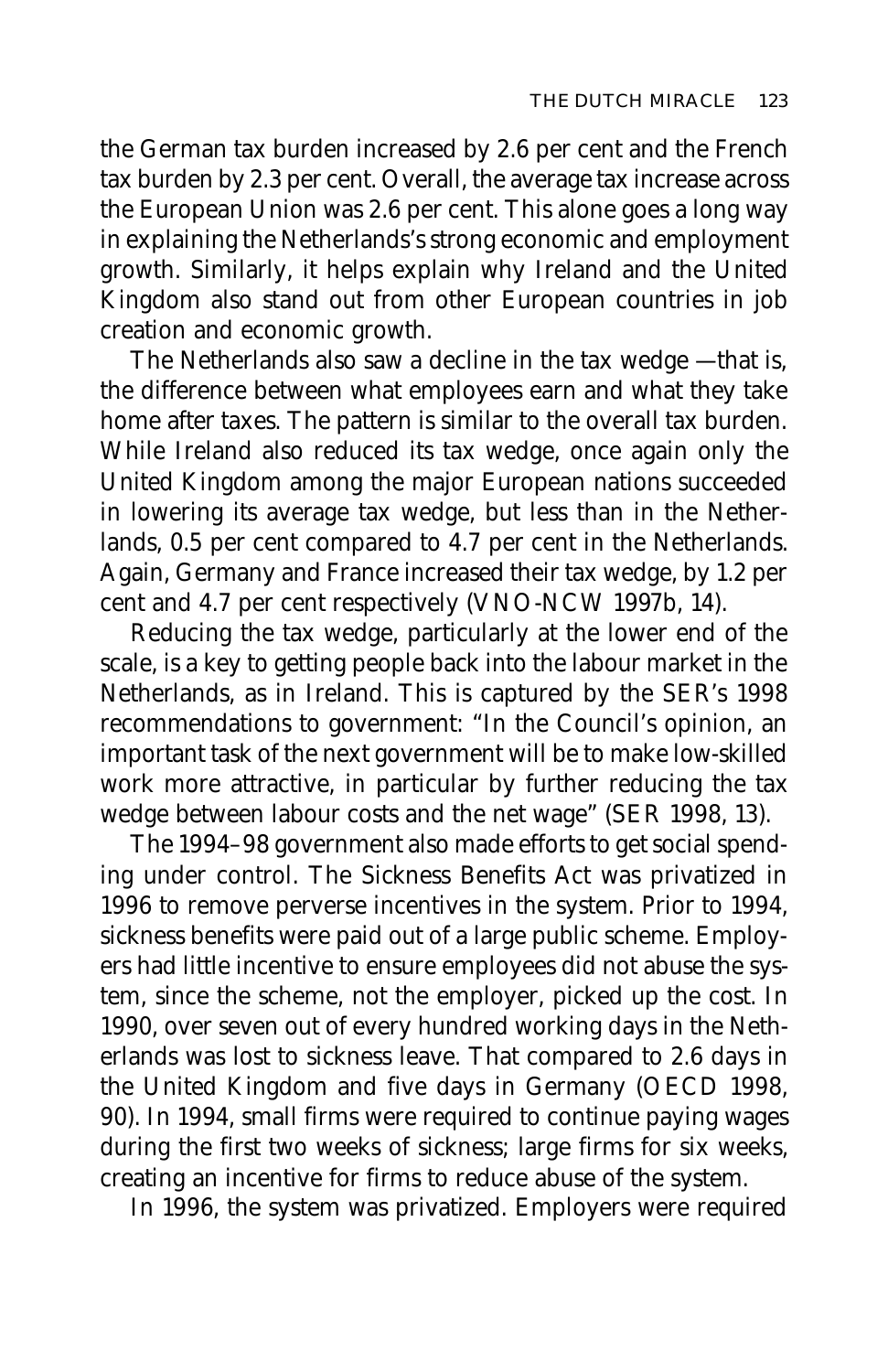to continue paying wages for the first year of an employee's sickness. Employers may either cover those costs directly or take out insurance from a private company. As with auto insurance, the cost of this insurance increases with the amount of insurance payout. Thus, whether companies pay the costs themselves or take out insurance, they have an incentive to reduce sickness leave. This is not merely a punitive measure. To reduce sick and disability leave, employers have increased incentives to keep employees healthy and happy at their work. Between 1994 and the end of 1997, absenteeism fell by 25 per cent.

After a year on sickness leave, employees are shifted to another programme, the State Disability Scheme (WAO). Here, immense problems have built up. For years, employers in the Netherlands had a perverse incentive to move redundant or poorly performing employees to the WAO permanently. Firing or laying-off employees can be exceedingly expensive under the Dutch system. The state-funded WAO provided a free way out for employers. Provided the employee claimed to be disabled, regardless of the reason, acceptance by the WAO, until fairly recently, was routine.

Employees too could initiate this action. Those in low-paid or unsatisfying jobs or employees near retirement had an incentive to move to the disability rolls or into early retirement. They were provided an income with no pressure to return to work. And, because of the high level of payments and the Dutch tax system, the difference between disability pay and work-related income could be quite small. By the early 1990s, the Netherlands — one of the healthiest nations on the planet — had 1 million of its 6 million workers classified as disabled.

The numbers have been reduced through tighter screening at one point the sole effective criteria for disability was a claim to be disabled — and a reduction in pay-out which makes the scheme less attractive. As of early 1998, the government was planning further reforms of the WAO to create something like a standard insurance scheme, leading to further privatization. Under the proposed single disability scheme, employers will be charged insur-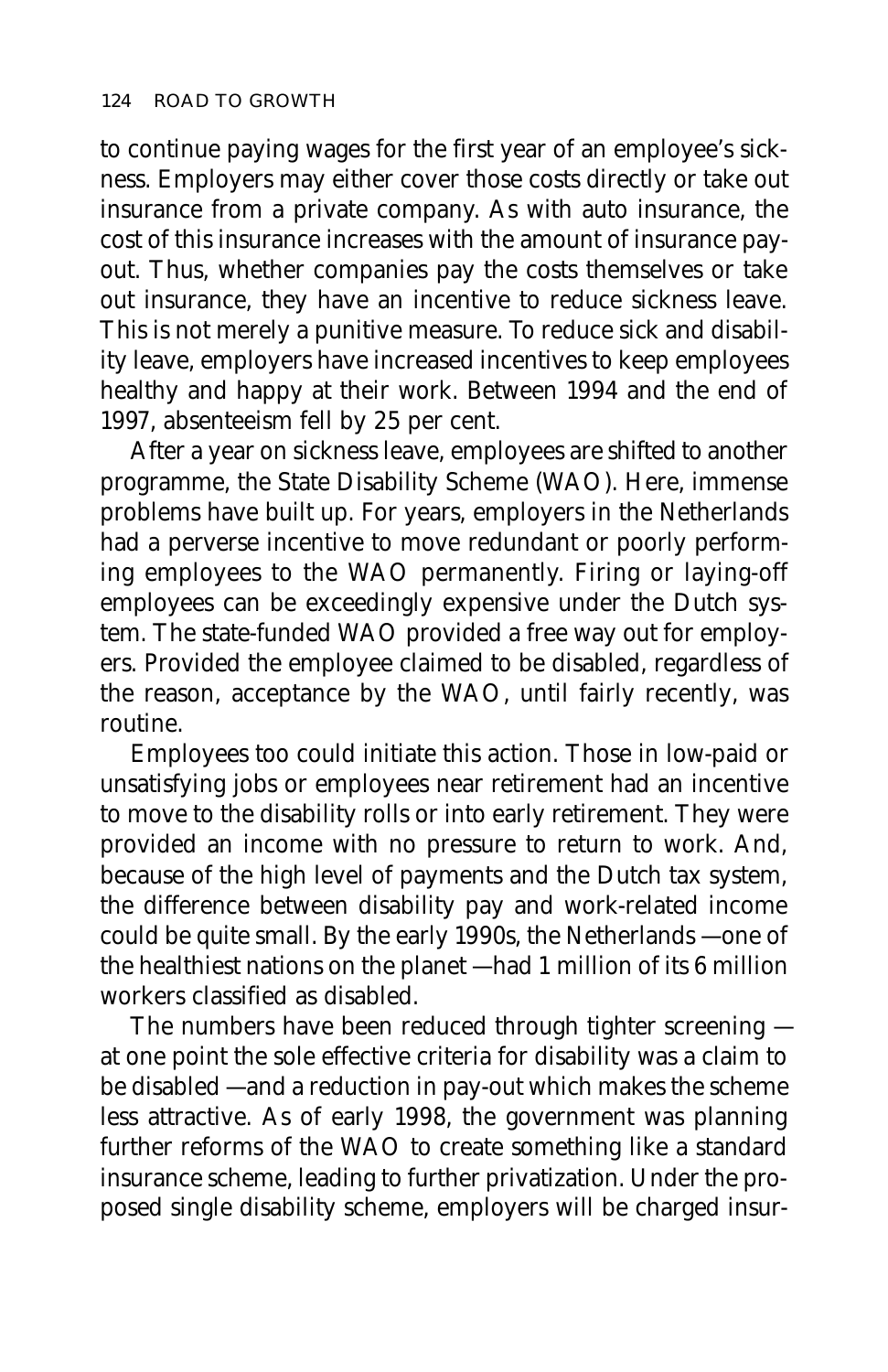ance-like fees, which will be pro-rated by risk of disability in individual companies, based on costs related to employees' first five years of disability leave. Companies can opt out from the prorated premium scheme if they agree to cover the costs of disabled employees themselves for the first five years of eligibility either directly or through a private insurer. This, of course, gives employers an incentive to encourage employees to continue working. After five years, employees would be transferred to a national disability system financed by a uniform premium.

Still large problems remain. As disability qualifications were tightened, increasing numbers of Dutch workers entered early retirement schemes, once designed to open employment for younger workers. Now that the government has moved to restrict early retirement, pressure is building on the unemployment insurance scheme. Despite the pressure on these social assistance programs, Dutch companies now face a shortage of workers, including less skilled workers. A recent survey revealed that twothirds of Dutch companies have difficulties finding staff (VNO-NCW 1997a, 34).

#### *Economic-development Policy*

Economic-development policy was changed through the period under discussion. In the 1970s, the government got into the business of protecting failing industries. This is politically tempting. Politicians and governments have a strong incentive to attempt to save existing job and industries, which have an existing political constituency. The resulting distortions may damage growth in other sectors through a misallocation of resources, but these are the yetto-be-created, unknown jobs with no existing constituency. Because of the political dividends, subsidies to floundering industries are halted only when failure is too apparent to ignore. By the late 1970s, the failure of this policy was clearly evident in the Netherlands.

Government also faces the temptation to pick winners, since it may assume credit for the resulting jobs. Dutch industrial policy in the 1980s shifted from subsidizing declining industries to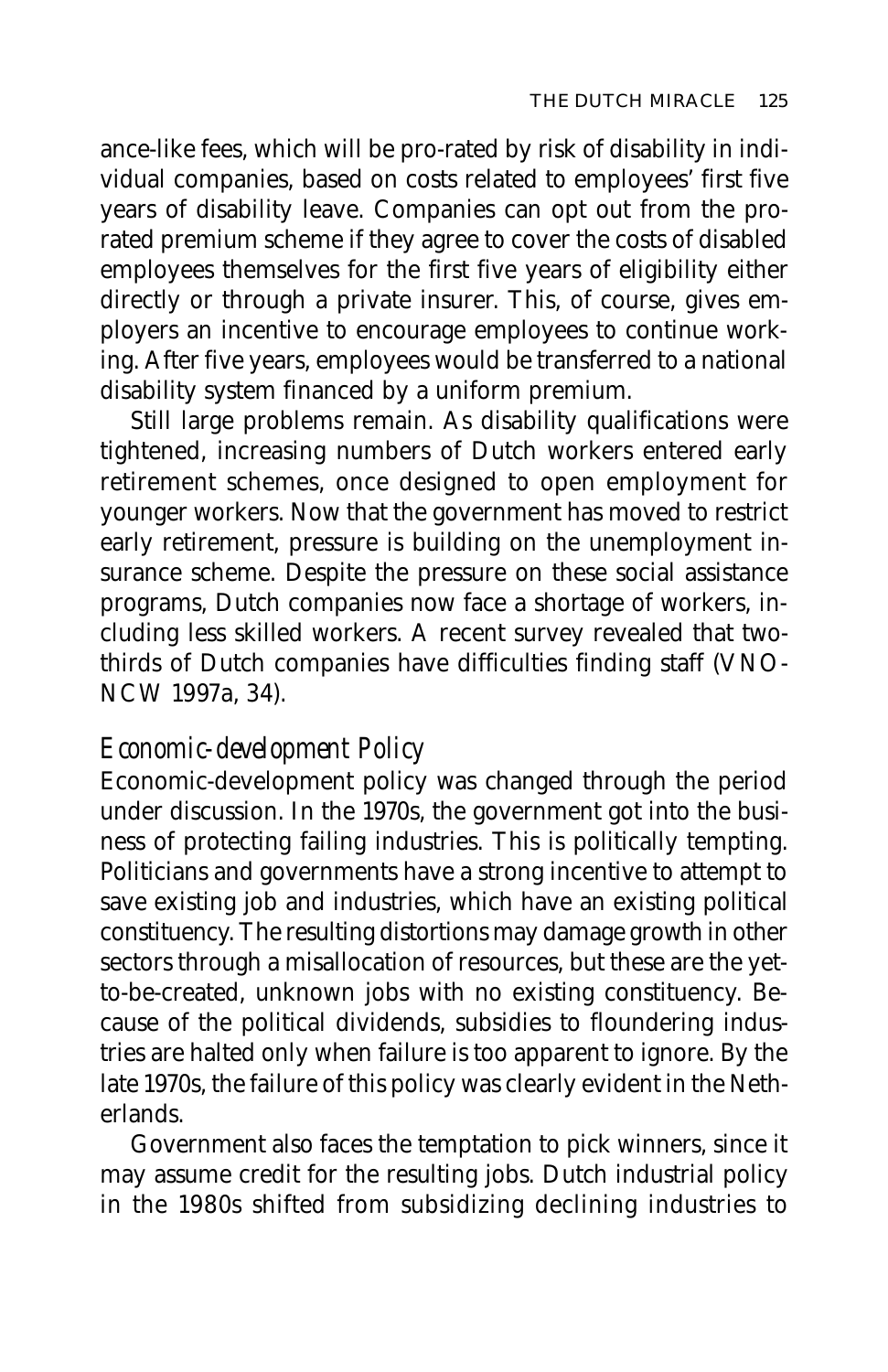directing subsidies to industries the government decided were strong growth candidates. In other words, the government got into the business of "picking winners" and rewarding its choices with government help.

The conceptual support for this is found in the idea of market failure. The market may simply not be willing to provide appropriate amounts of capital to new economic activity. Moreover, the market will undervalue, and therefore underfund, many worthwhile activities because of externalities. Market participants will only finance activities in response to potential gains the investor can realize. But many forms of investment have strong positive externalities. In other words, the economy and society gain benefits not captured by the investor. Thus, the argument goes, society, through the government, should play a role in funding these activities in order to benefit from the externalities they produce.

Whether or not these assumptions are correct and whether or not the policy produces benefits can be judged from the outcome of these policies. As it turns out, the Dutch decided private investors, putting up their own money, are far more effective at spotting opportunities than the government. Government bodies have little history, in the Netherlands or elsewhere, of effectively picking winners. Moreover, government support for apparent winners may only weaken growth, by misallocating resources. The Dutch found that the best road to development is found by creating market conditions were the most successful companies can flourish without the diversion of resources caused by concerns about seeking government support, or the risk that a governmentfavoured competitor could undermine the market. Interestingly, the reduction of active, subsidy-style economic-development programmes was part of the reform package which led to stronger growth in other jurisdictions examined in this book.

The Dutch industrial policy went through these phases, with the best economic results occurring after the idea of an active economic-development policy had been abandoned.

After 1982, the government decided it could no longer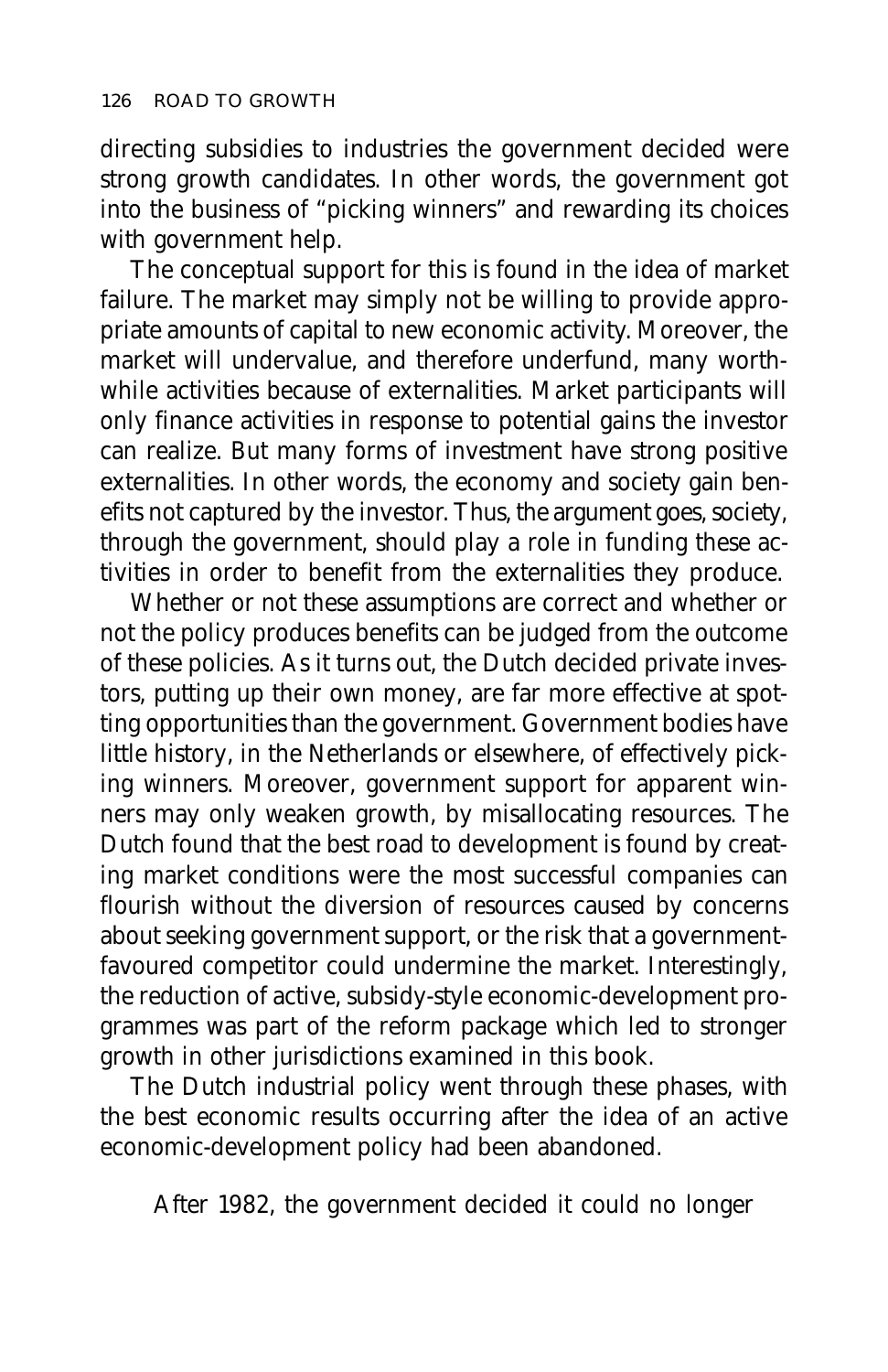step in to rescue loss-making enterprises as she used to in the seventies.... In the eighties industrial policy changed from supporting losers to picking winners. Special attention was given to specific fields of technologies that were thought to be the most promising and rewarding ones for the Dutch economy. However in the nineties government changed that attention towards a far more generic and market driven approach: A move from "picking the winners" to "let the market pick the winners." (Klaver 1997, 8)

The CPB — in comparing Germany and the Netherlands broadens the argument against all but the most cautious of government economic-development intervention:

[G]overnment intervention does not constitute an universal remedy [to market failure]. On the contrary, recent insights emphasize government failure and state that in some case government intervention may even aggravate market failure. ... Because it lacks price signals, the government may have less information than the market, which may make the consequences of government failure worse than those of market failure .... In other words, in these cases the transaction costs of government intervention outweigh the costs of market coordination. Government intervention may generate transaction costs through the potentially high costs of gathering information by the government, through rent seeking behaviour by the private sector and through compliance costs. Rent seeking brings about social costs when agents engage in unproductive activities to capture artificial rents created by government policies. (CPB 1997, 54-55)

The Dutch negative experience with economic-development programmes has led to a change in attitudes. "Company closures of loss-making activities are now much better understood and accepted by trade unions, the public and politicians than they were during the 1970s" (Klaver 1997, 5).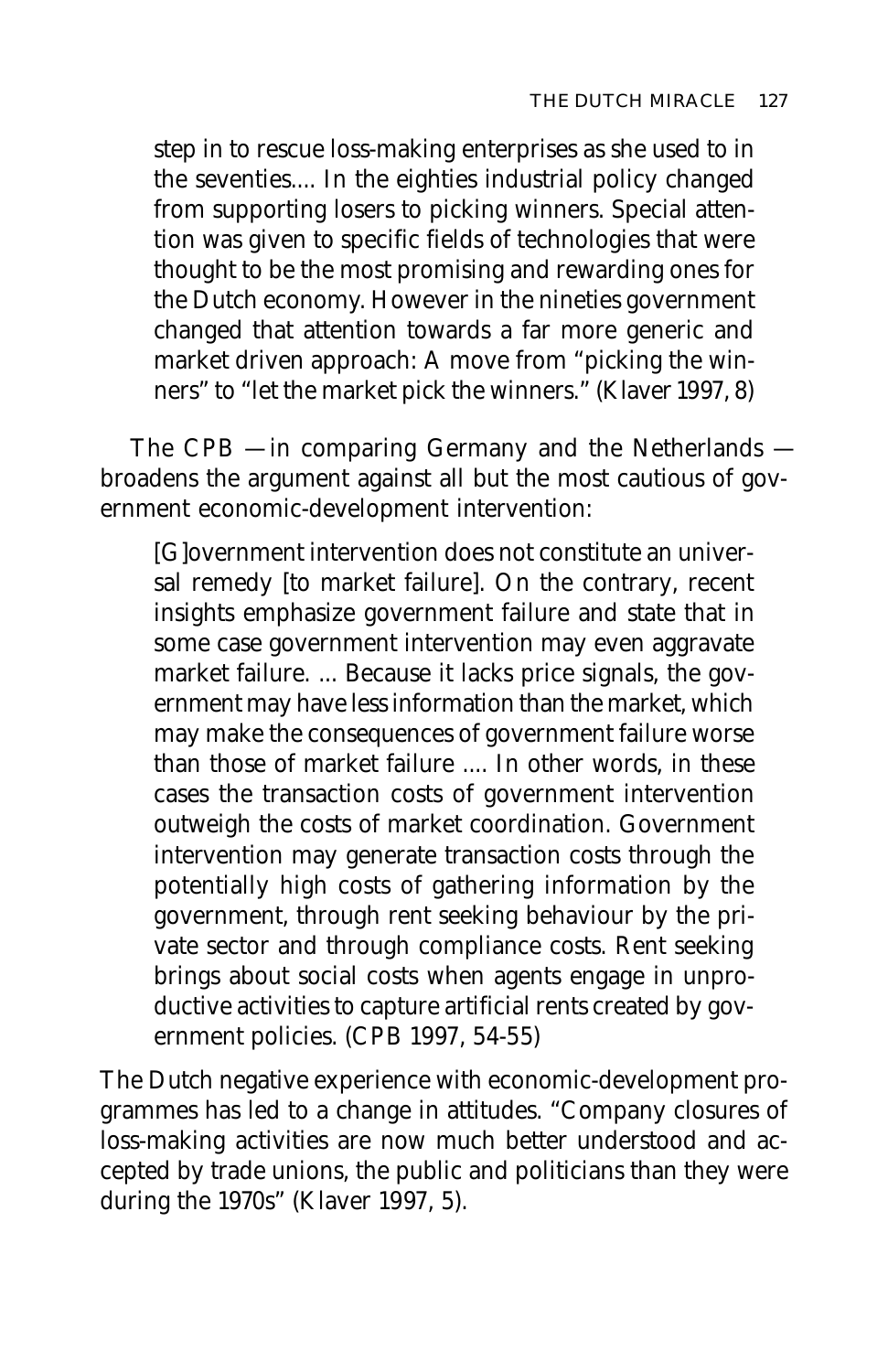#### *Market Reforms*

In the mid- and late 1990s, the Dutch government launched a series of market reforms: a programme of privatization of government corporations, deregulation, and moves to encourage competition. The postal system has been privatized, and the monopoly on delivering printed material and letters ended. The telecom market is being partially deregulated and privatized. Two new national telephone operators were allowed to enter the market in 1997. Regulations on store hours were liberalized in mid-1996. A new competition act prohibits arrangements between companies that inhibit competition. Market dominance by an individual firm or group of firms is also restricted under the new act. The SER urges the government to go further in these areas:

[T]he Council calls in the first place, for a further reduction in red tape for companies and individuals, also bearing in mind the burden imposed by obligations towards local governments. The next government should formulate specific targets for the reduction of red tape. Secondly, the Council refers to the introduction of competition in (quasi) public sectors ... effective competition does not come about by itself and it is above all essential to avoid replacing public monopolies with private ones. The Council further stresses the need to strive for increased effectiveness and efficiency in the performance of public tasks by making proper use of the market as an instrument. ... Thirdly, the Council refers to the "Market and Government" project, which is designed to ensure that through a clear separation of public tasks and market activities private companies do not suffer unfair competition from organisations with public tasks which operate in the market. The Council affirms this goal and calls for careful step-by-step implementation. (SER 1998, 14)

The Dutch Ministry of Economic Affairs claims the weight of Dutch regulation — as measured in five key sectors (electricity,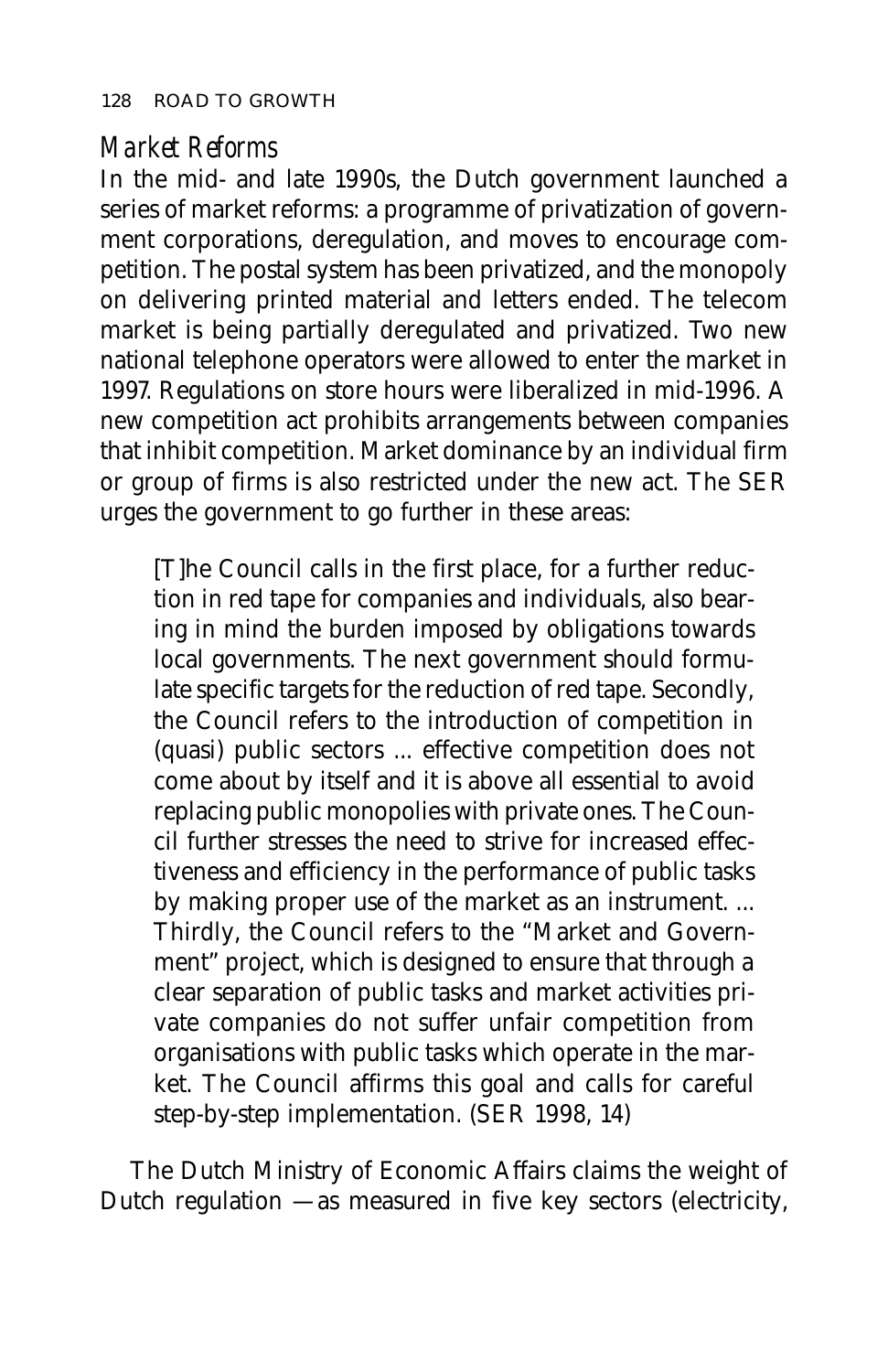aviation, road transport, telecommunications, and distribution) reduces Dutch GDP by about 4 per cent.<sup>6</sup> The ministry turns to Sweden, of all places, to trumpet the benefits of privatization and deregulation. Swedish public transport was deregulated and partially opened to competition in 1989. By 1993, unit product costs had fallen 20 per cent. The result is particularly striking in bus transportation. According to the ministry, bus drivers in Sweden spend 70 per cent more time behind the wheel than bus drivers in Amsterdam (Netherlands 1997, 223).

# **THE DUTCH MIRACLE AND ASSESSMENT**

By 1993–94, the Dutch economy had developed all the ingredients that would lead to the "Dutch miracle". The consensus on wage moderation had been re-established. Government expenditures were dropping. Tax relief was implemented and further relief promised. Reforms had started to the Dutch social system which were designed not just to save the government money, but also to increase flexibility and reduce wage pressure in the labour market. A promising start had begun to regulatory reform. And the government had increased its use of market mechanisms and promised further reforms. All these measures had the impact of reducing costs in the Dutch economy.

The Dutch economy responded. Economic growth was stronger than anticipated. Dutch economic indicators for December 1998 indicate a growth rate of 3.8 per cent in 1998, on top of the strong growth already discussed in the years after 1993. Inflation remained low. Prices rose by 1.4 per cent in the first 10 months of 1998, just a shade over the EU average.

Unemployment fell to 6.4 per cent in 1997. By mid-1999, it had fallen to 4 per cent. The fall in unemployment occurred even while the participation rate continued to increase, from an average of 56.3 per cent of the 15- to 64-year-old population in the first three years of the 1990s to 60.6 per cent in 1997. Employment growth has been remarkable, particularly when compared to other periods

<sup>6.</sup> Netherlands (1997, 214), citing *The OECD Report on Regulatory Reform* (OECD 1997).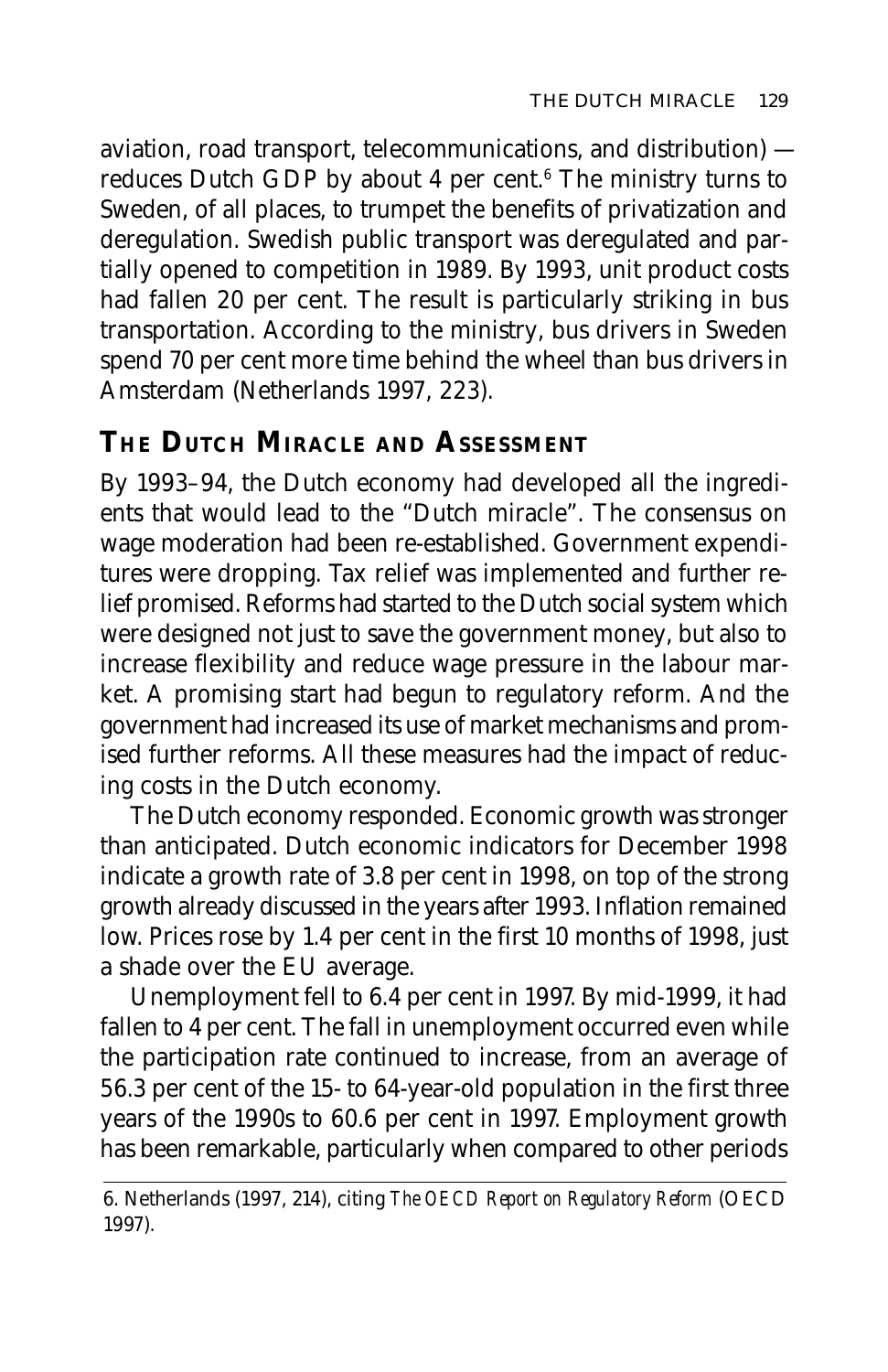of recent Dutch economic history. From 1985 to 1996, employment increased 39 per cent, from 4.98 million jobs to 6.92 million. Job growth has been even stronger in the post-1993 period. Between 1972 and 1983, employment increased by just under 6 per cent, from 4.67 million to 4.95 million. From 1959 to 1971, the number of jobs grew 15 per cent, from 4.1 million to 4.7 million, before declining through 1971, as the social consensus was beginning to come unravelled (chart 3-12).

#### *Patterns and Comparisons*

When the Dutch corporatist state has reached consensus on holding down costs in the economy, the Netherlands has performed remarkably well. These periods include the post-war period until the 1960s, a brief period in the early and mid-1980s, and the post-1993 period, which gave rise to the idea of a "Dutch miracle". Some economists, however, argue the Dutch success in current years is less a function of good policy now and more a function of bad policy in the 1970s and 1980s that suppressed economic growth in the Netherlands, leaving it behind the European average. Correcting the policy errors, according to these economists, simply unleashed the convergence effect for the lagging Dutch economy, speeding growth (van Ark & de Haan 1997; OECD 1998, 19-29). As noted in the previous chapter, economists have made similar observations about the Irish economy. So, as with Ireland, there are several ways to view the Dutch experience: that policy which inflates costs suppresses growth, allowing powerful catch-up growth when economic distortions are removed; or that policy which controls costs spurs unusually strong growth; or some combination of the two.

Whichever way one views the Dutch experience, it clearly shows the benefits of keeping costs in the economy under control, and it exposes the fragility of the corporatist structure. Powerful unions and a potentially interventionist government can overcome market signals, allowing wages to grow at a faster rate than economic conditions warrant. Through most of the 1970s and in the 1980s, unions pushed wages to levels that virtually eliminated profits and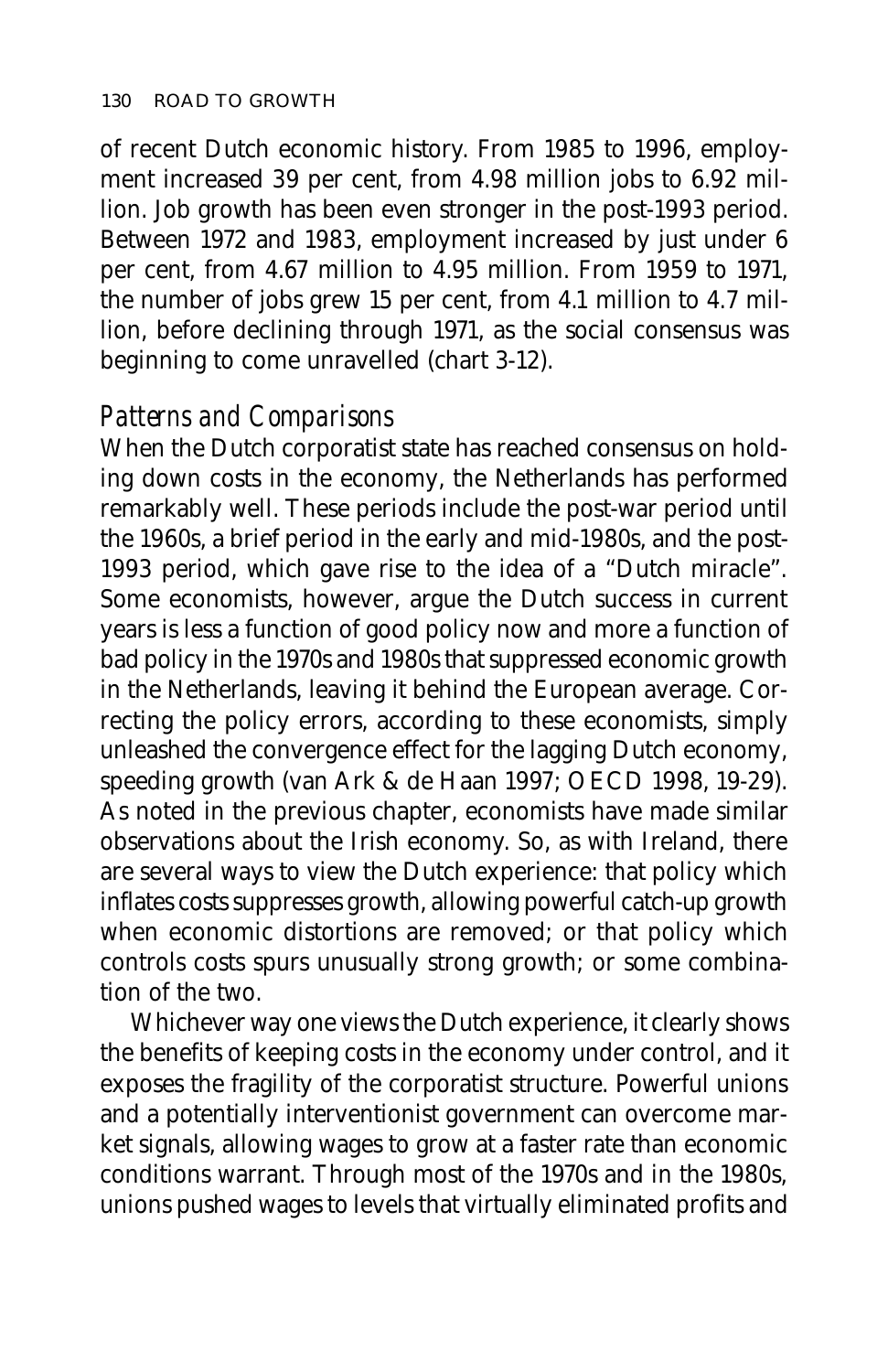thus the incentive to invest and create jobs. In fact, Dutch fixedcapital formation closely follows the evolution of wages and government spending in the Netherlands (chart 3-15). It falls as wage costs and government spending rise through the 1970s. Following the Wassenaar agreement and attempts to rein in government spending, investment increases. It falls off again as costs rise in the early 1990s. Following the election of a government pledged to fiscal responsibility and the signing of the *New Course* agreement, fixed-capital formation again increases.

Job creation follows a similar pattern, though with more of a lag (charts 3-2, 3-11, and 3-12). It weakens noticeably through the 1970s, becoming negative in some years. After a brief upward blip in 1980 and 1981, job growth again turns negative. Growth turns positive and becomes strong in the late 1980s, but this leads to wage pressures and increasing wage costs. Job growth flattens in the early 1990s, before again accelerating after the 1993-94 reforms.

The same pattern is found in Dutch GDP and per capita GDP, though with two interesting twists. Dutch per capita GDP grew more slowly relative to overall GDP than was true in other European countries because of the Netherlands's strong population growth. For instance, between 1960 and 1997, Dutch population grew by 32 per cent, while German population grew by only 17 per cent (CPB 1997, 81).

Dutch per capita GDP slid against benchmark nations through most of the 1970s and the first part of the 1980s. Then growth, retrenchment, and renewed growth follow the patterns of cost movements in the Dutch economy (chart 3-16). The second interesting twist becomes apparent in examining Dutch GDP per employee (charts 3-17 and 3-18.) The same patterns are apparent, but, just as per capita GDP growth is more muted than overall GDP growth, per employee GDP growth is lower than per capita GDP growth, because the number of people employed in the Netherlands is growing faster than the population as an increased percentage of the Dutch enter the labour market and find jobs (chart 3-19).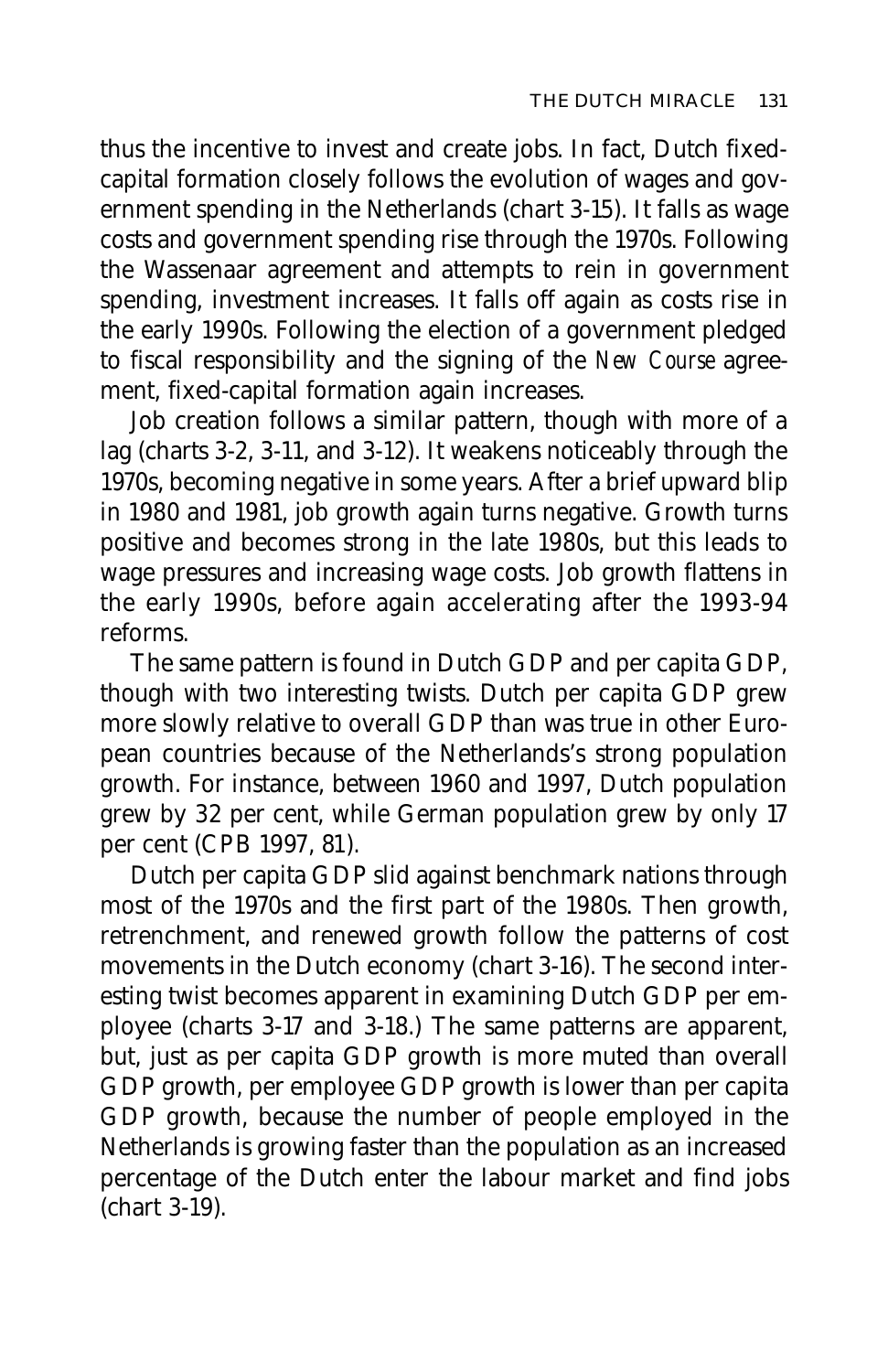

Chart 3-15 Dutch Gross Fixed Capital Formation (OECD=100)

Source: World Development Indicators (World Bank 1997)

Chart 3-16 Dutch Relative Per Capita GDP

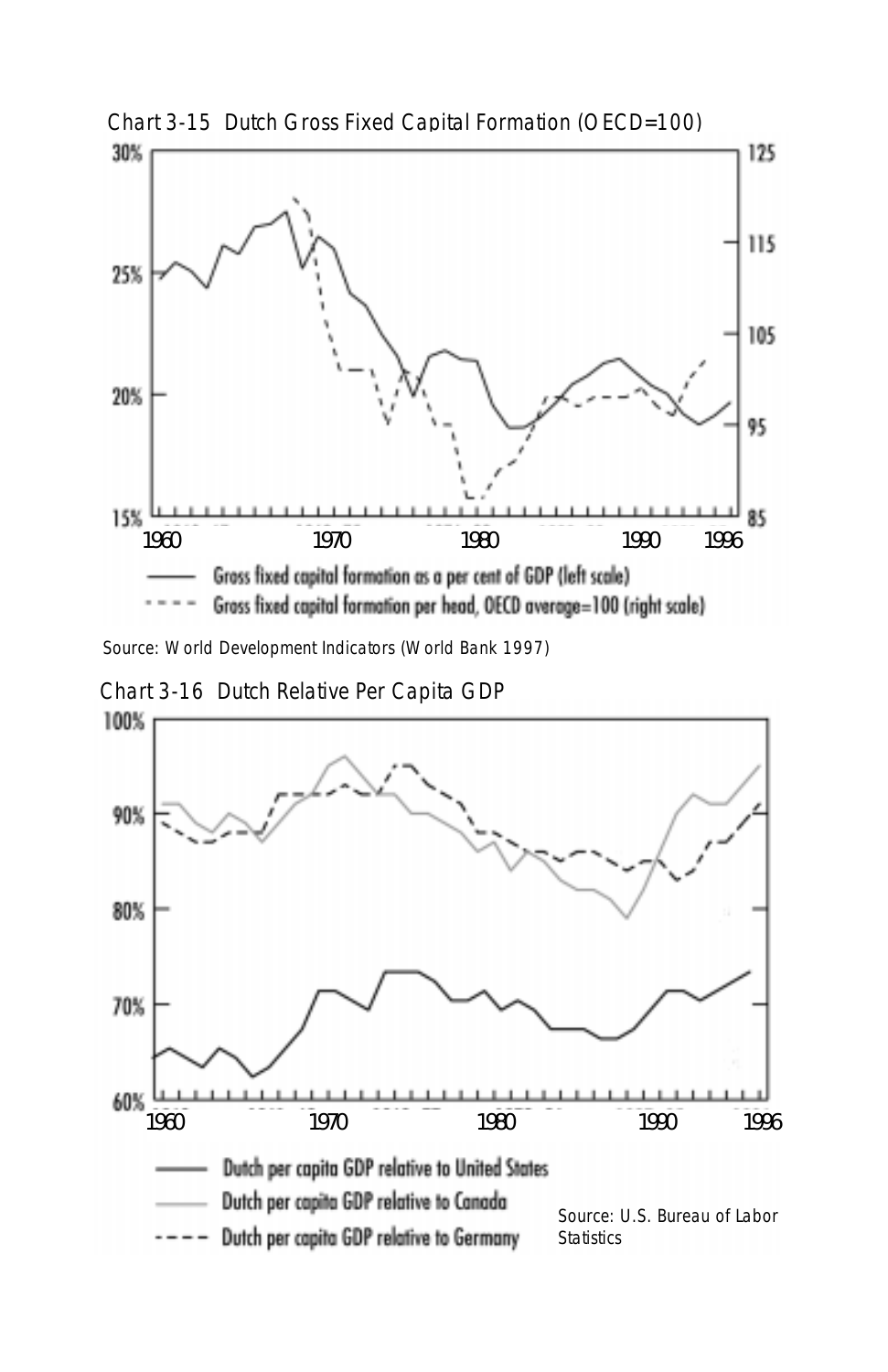

Chart 3-17 Relative Dutch GDP Per Employee



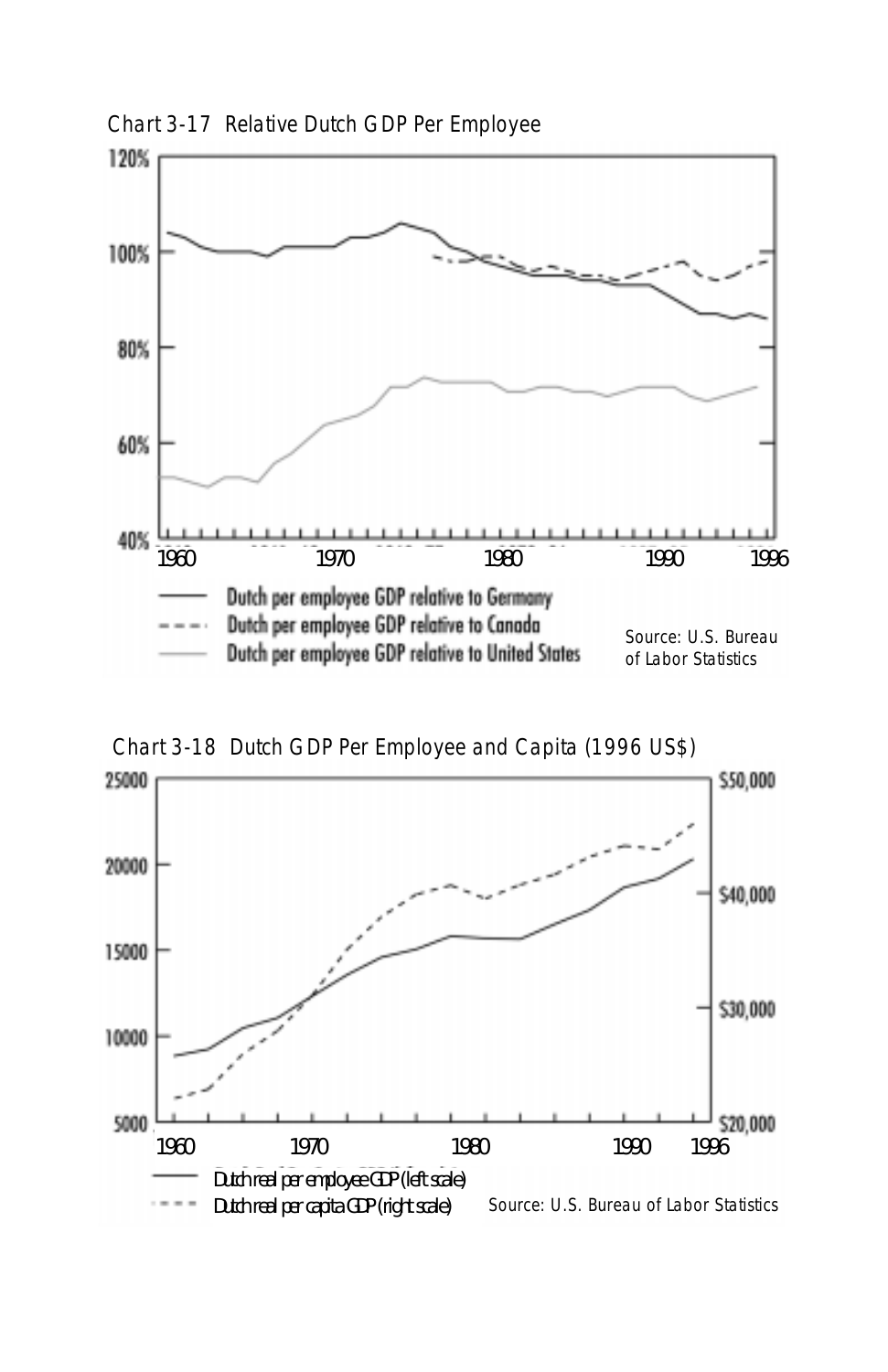

Moreover, many of the new jobs are low-productivity jobs, reflecting the increasing number of part-time and lower-skilled workers in the economy. The growth of part-time work has been a world-wide phenomenon, but it has been particularly strong in the Netherlands through the 1980s and 1990s for several reasons. The Dutch labour market has become somewhat more flexible in recent years, drawing in new participants. As well, the social pacts, which attempted to reduce the work week, opened the door to part-time workers to make up lost hours. Reforms to the minimum-wage law and social programmes increased the number of jobs and workers at the low end of the wage scale.

The most important factor, however, was the late entrance of women into the Dutch work-force. This is a relatively recent phenomenon. In a relatively short period, it boosted the number of part-time workers in the economy, something which occurred over many years, and thus more slowly, in most other advanced economies.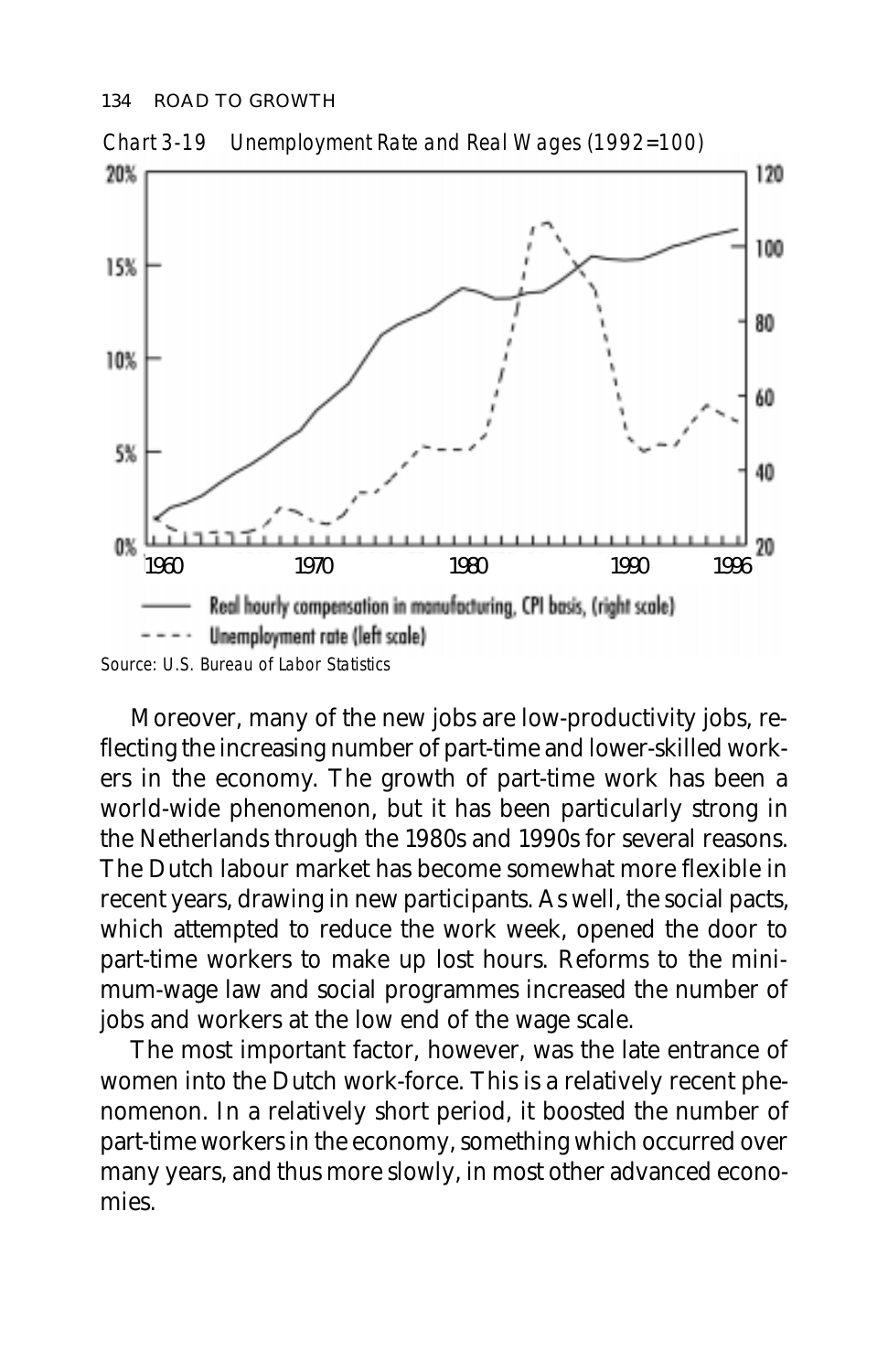As the SER (1998, 3) notes in a slightly different context: "Labour productivity is still relatively high; the slower growth in recent years is partly due to a conscious choice in favour of expanding participation in the labour force, especially by those at the bottom of the labour market." One impact of the wage-moderation measures has been an opening of the Dutch service sector, where wages and productivity are routinely lower than in the manufacturing sector.7

Yet both Dutch policy-makers and the general population show high approval of the creation of part-time jobs. This is seen as giving workers greatly flexibility in ordering their own priorities in terms of leisure and income. It also brings flexibility to the family structure, allowing either or both parents to mix part-time work with child rearing. Finally, it reflects a late-coming change to the Dutch society and economy, the late entrance of women into the work-force. Dutch policy, especially tax policy, was focused on the single-income family. Social change, the increased openness of the Dutch economy, and changed institutional arrangements in the economy which created more flexibility for part-time work all helped boost part-time work and brought more women into the work-place. The availability of part-time and lowskill jobs also helps those entering or re-entering the work-force by providing a first job and enabling them to build skills for higherpaying work.

# **WILL IT LAST?**

Nowadays learning [from past mistakes] is stronger than forgetting. There may come a situation where it will be very difficult to explain to our members why we have to have a moderate wage policy. We are approaching that stage. We now have strong growth and employment is being brought back. (Cor Inja, chief labour economist for the FNV)8

<sup>7.</sup> As noted earlier, this means statistics based on manufacturing wages, as found in this chapter, understate wage moderation in the Netherlands.

<sup>8.</sup> In conversation with the author in June 1998.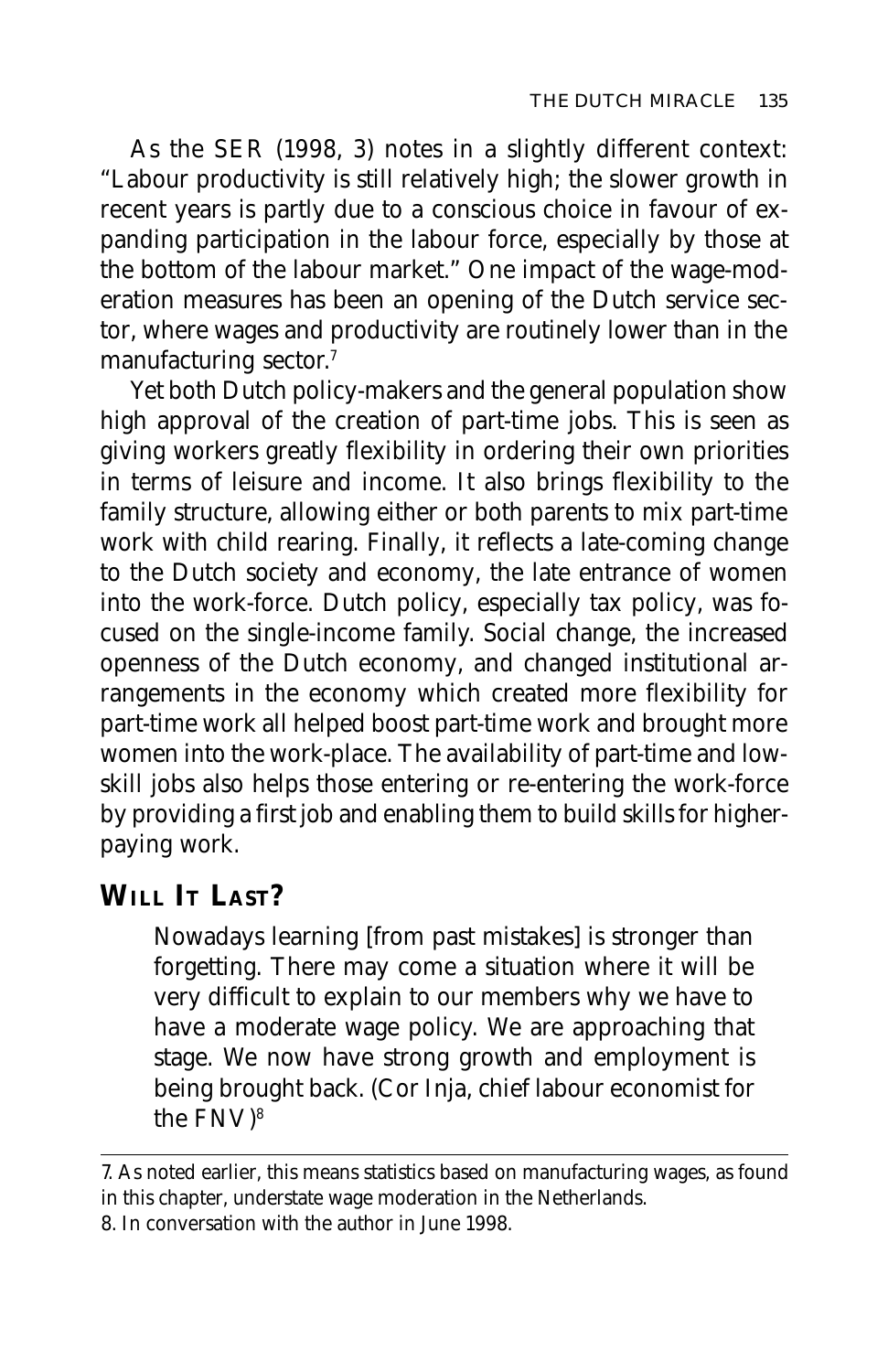A question I constantly asked in both Ireland and the Netherlands was — given the weakness of market mechanisms in setting wages and the need to maintain consensus to keep costs under control — will the Irish/Dutch miracle last? The responses were invariably pessimistic for the long term. Inja noted that, from labour's perspective, too-rapid profit growth or managers who, United States style, awarded themselves huge pay increases could cause labour's rank and file to rebel against wage moderation.

Yet, as noted earlier, a policy to increase profit margins was and is a key and explicit part of the social agreements. But there is problem with society-wide negotiations determining wealth distribution — or at least having a large say in it — rather than market forces. Who determines the proper distribution between profits and wages? Senior government officials suggest an 80/20 split in return to labour and capital is about right. Inja says his union doesn't explicitly look at profit levels but rather examines the costs producers face in other countries, as well as productivity and inflation in the Netherlands to set wage demands. The idea is not to take as much as possible in any given year — and kill the golden goose — but rather to set a fair division while maintaining the Netherlands as an attractive locale for investment and providing existing companies with the profits to generate further investment. The need for healthy profits is not questioned by the labour unions.

We [the union movement] didn't immediately accept the relation between wages and job creation. But, you know, enterprises can't operate without a profit, and we saw big enterprises had to close their doors without a profit. We had to bring back the total number of people working. We learned [the relation between wages and profits] at a fairly late stage of the development. In the 70s, unemployment started to rise and we acted not early in 1982. You may need a crisis to achieve this understanding.<sup>9</sup>

<sup>9.</sup> In conversation with the author.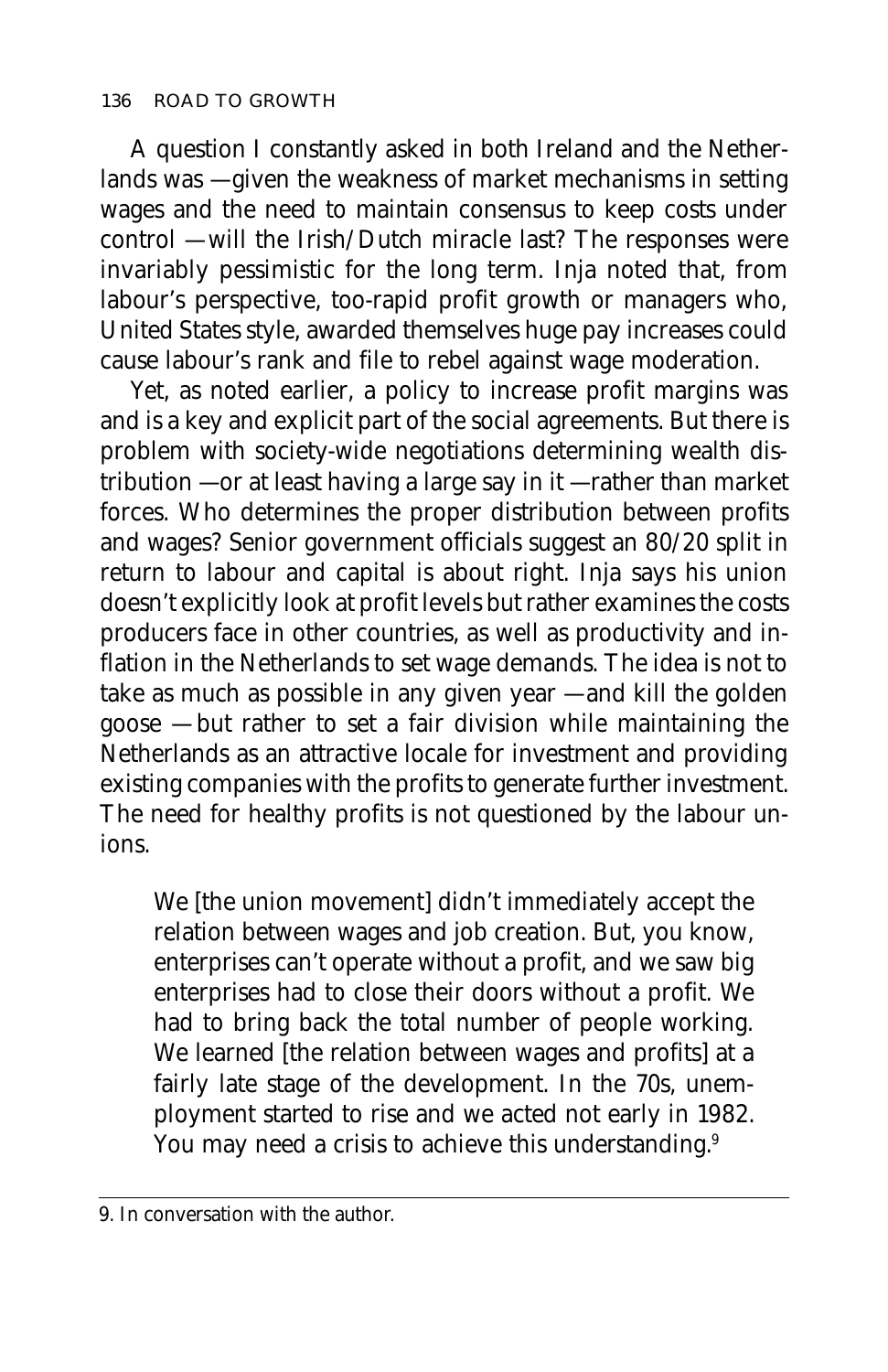Certainly, the current generation of Dutch labour leaders not only understands the relation between job creation, moderate wage costs, and profits but are also willing to promote it vocally. Johan Stekelenburg was chairman of the FNV from 1988 to 1997 — when the federation faced some of its most difficult problems — and he successfully ran on the labour platform to become mayor of Tilburg. In 1997, he described the Dutch experience to a group of foreign journalists:

In the past 13 years, wage costs per unit of product rose almost 30 per cent in France and even 40 per cent in Germany. Here, on the other hand, they fell by over 1 per cent! Then we have employment. Employment rose by no less than 21 per cent in the Netherlands; that's 10 times more than in France and four times more than in Germany.<sup>10</sup>

It is worth noting that this is a key union leader and labour politician emphasizing the relation between wage moderation and job creation, something many North American unions vocally reject. Wage moderation and, to a lesser extent, government cutbacks are almost universally credited in the Netherlands with that nation's remarkable economic and job growth.

The Netherlands has set an example, for Europe in particular, with its low wage costs, increasingly strong competitive position and sharp rise in employment. ... The economics editors of virtually every renowned international journal and television net work travelled to Holland to view for themselves the mixture of wooden shoes, tulips and wage moderation. ... Fifteen years ago, these very same international journals and dailies told a different story. Instead of *Dutch delight* they spoke of *Dutch disease.* ... The Netherlands was cited as a prime example of

<sup>10.</sup> Quoted in van Empel (1997).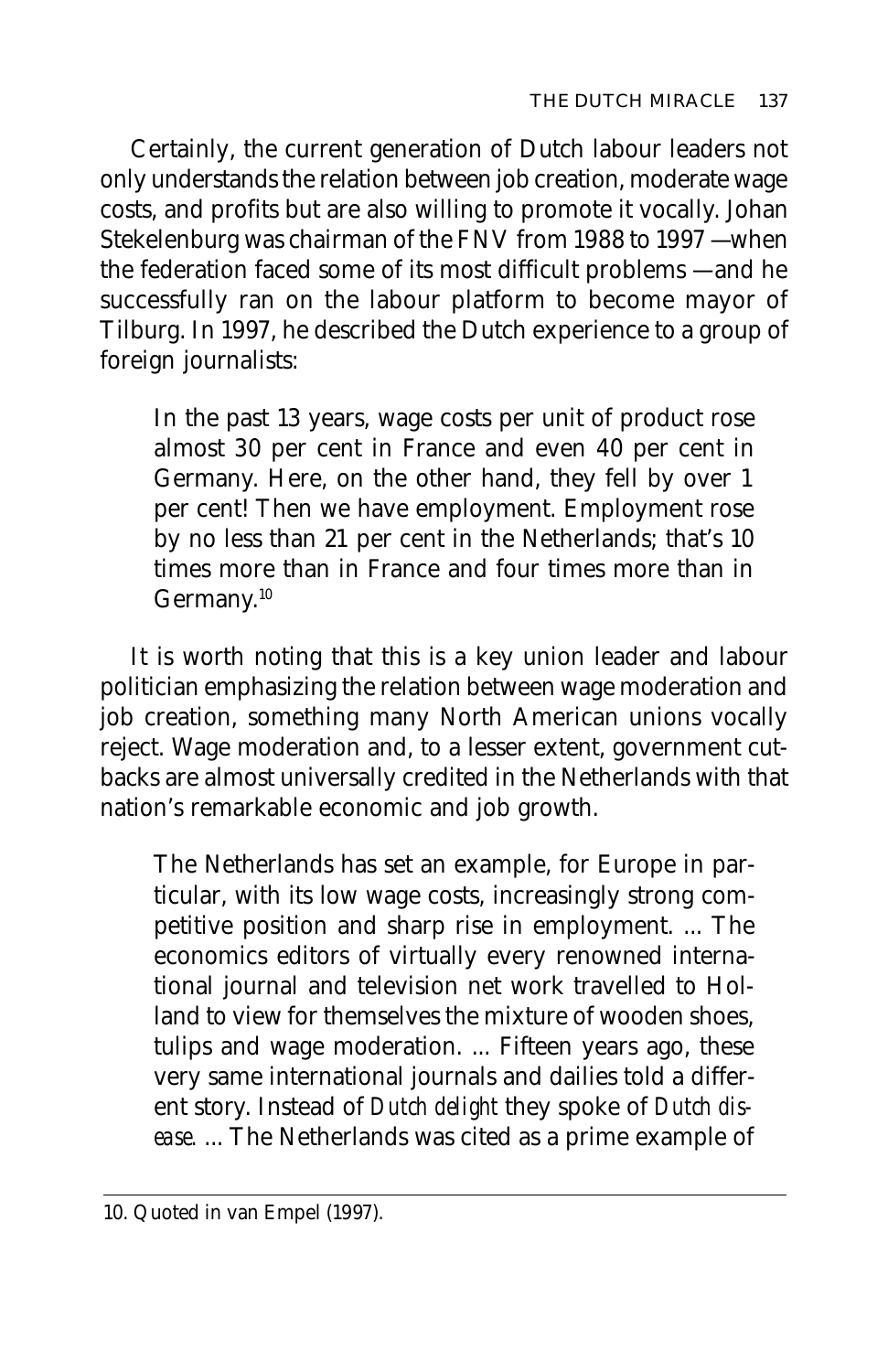a country where growing government spending and rising wage costs had the economy in a stranglehold, causing unemployment to skyrocket. (van Empel 1997, 5)<sup>11</sup>

As in the Irish example, a number of factors must be counted in the mix. Efforts to reduce the tax burden have made lower wages more acceptable for union members. At the lower end of the income scale, government deregulation, greater labour-market flexibility, greater competitiveness, and reform of social programmes have created both a demand for and supply of lowerskilled workers, reducing wage pressure and creating new jobs. "The Social Partners [labour and business] have since [the early 1980s] restrained the wage development ... and contributed to a more flexible labour market. The government supported these policies by lowering taxes and social premiums, by means of reforms of the Social Security System and by a deregulation and competition drive." (VNO-NCW 1997a, 32)

Yet, because market signals are muted and can be overridden by the social partners, the corporatist model remains vulnerable, particularly when new market signals emerge but are not fully accepted by the social partners. Moreover, for the corporatist state to respond effectively to a new situation — whether changing international conditions or an internal economic boom that creates new pressures through the economy — all the social partners must come to share a common view of the situation, and this view must be *correct.* The main Dutch economic agency, the Central Planning Bureau, puts the problem succinctly and warns of the dangers ahead:

[Corporatism] is easily made ineffective by external changes that affect the choices of the bargaining partners. This may explain why the Dutch economy was so badly hurt in the seventies, when it took a long time for the

<sup>11.</sup> It is worth pointing out that that statement is in a publication of the Labour Foundation, a joint business/labour body. The publication was signed by the cochairs, one representing labour and the other business.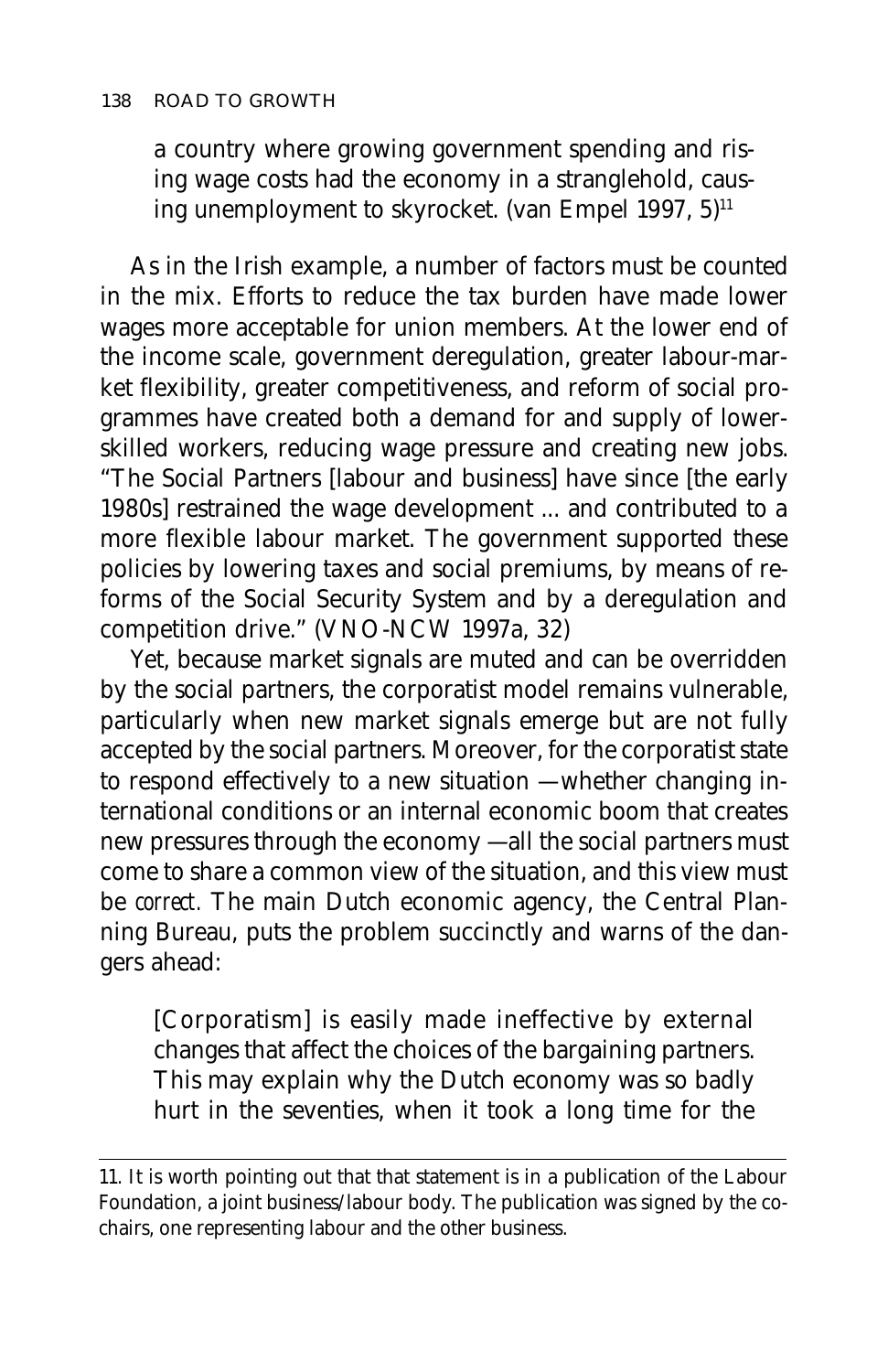main social-economic players to regain a common view of the world. Still today, several arrangements in the Dutch institutional system lack in effectiveness, because the underlying values and norms have eroded. (CPB 1997, 541)

#### **CONCLUSION**

The Dutch and the Irish economies followed similar roads to economic ruination. Then they took strikingly similar paths to economic salvation. Outside Ireland, no one much noticed the Irish decline because Ireland *always* seemed mired in economic problems. The glimmer of hope in the 1960s had quickly been forgotten. So, to outside observers, Ireland's bleak times seemed to be nothing out of the ordinary.

But the Dutch troubles were another matter. They attracted world-wide attention, and a new phrase entered economic dictionaries, "Dutch disease". The Dutch decline was startling because the Netherlands had been one of Europe's strongest performers after World War II. Moreover, the Dutch had an energetic history, many centuries old, of wealth creation and trading vigour. This just shows how quickly even the strongest economy, regardless of the depth of its traditions, can be thrown off track.

The Dutch early post-war strategy of economic growth through cost competitiveness based on wage moderation came apart through the 1970s. At the same time, government hubris increased. Both taxes and expenditures skyrocketed. Unfortunately, expenditures had the faster take-off. The Netherlands began running huge deficits, which increased the cost of capital and costs related to uncertainty — fear of inflation and worry about high future taxes to pay off the debt. What followed was the worst period in Dutch peacetime economic history.

Slowly, through fits and starts in the 1980s and 1990s, the Dutch got their economic house back in order. Although a breakthrough labour agreement in 1982 ultimately failed in its goal of establishing durable wage moderation, further work in 1993 and 1994 succeeded in building a strong basis for moderation. Similarly, the